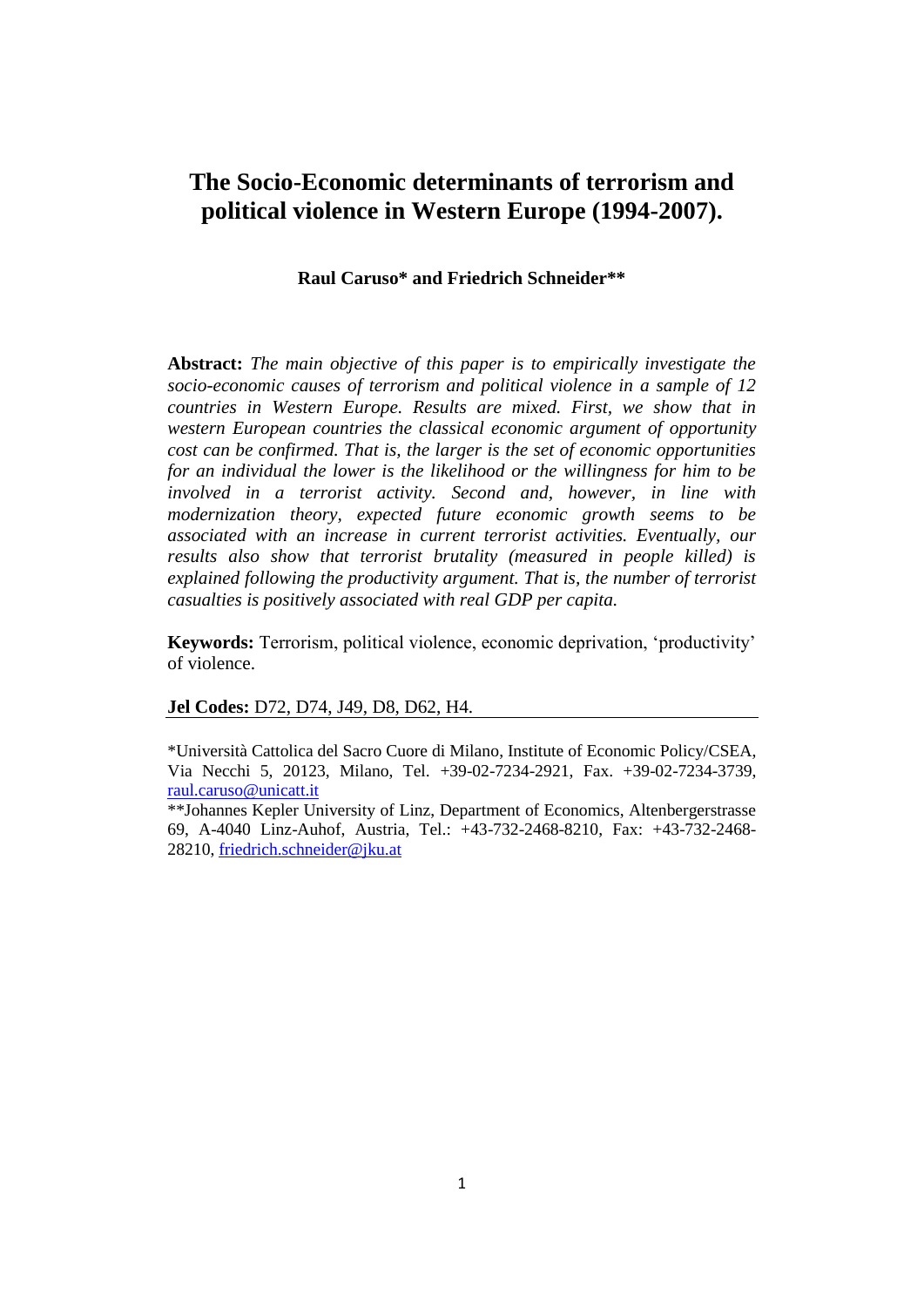## **1. Introduction**

The main objective of this paper is to empirically investigate the socioeconomic causes of terrorism and political violence in a sample of countries in Western Europe. Put differently, the main purpose of this work is to discover the socio-economic *preconditions* for terrorism, namely «*factors that set the stage for terrorism over the long run<sup>1</sup>*», as defined in Crenshaw (1981). A collateral objective is providing an explanation of the "productivity" of terrorist activity, where productivity in this context depends on the number of casualties of terrorist events.

The most important economic explanations of roots of terrorism generally focus on two main aspects<sup>2</sup>. On one hand, poor economic conditions and lack of economic opportunities are supposed to favor the emergence of terrorism and political violence. In fact, poverty and income inequality would feed frustration, hatred and grievance which make political violence more likely. In fact, in the presence of widespread poverty, the opportunity cost for individuals is very low. This is supposed to favor the recruitment process undertaken by terrorist organizations. This point (which is based on the classical opportunity-cost argument) is commonly known as *economic deprivation* argument. The recent most cited source of the *economic deprivation* argument is Gurr (1968) which studied the root causes of political violence in western societies.

A second interpretation of the causes of terrorism can be defined *immiserizing modernization theory*. Thus, according to this theoretical argument developed by Olson (1963), economic growth is expected to produce a shift in the distribution of interest so as fuelling the grievances of some groups of the society. Namely, the basic intuition of this argument is that socio-economic changes over long-run affect socio-economic conditions. In this view, terrorist organizations would flourish if they are able to collect and capitalize on the grievances of losers. Therefore, terrorism and political violence would emerge in the presence of economic growth and development.

With regard to the collateral objective mentioned above, namely explaining the productivity of terrorist events, in the latest years some scholars also expounded and tested the hypothesis that terrorist activity is positively related to the education and standard of living. That is, better educated individuals would become bloodier terrorists. This can be defined as a *productivity argument* since it stresses the positive relationship between education and terrorist activity. That is, better educated individuals would also become more productive and bloodier terrorists. This argument has been christened by Lenin (1901) while theorizing about political agitation and it had

1

<sup>1</sup> See Crenshaw (1981) p. 381.

<sup>&</sup>lt;sup>2</sup> For a comprehensive discussion please refer to the survey by Schneider et al. (2010) and Krieger and Meierrieks (2010). For a historical overview see also Shugart (2006).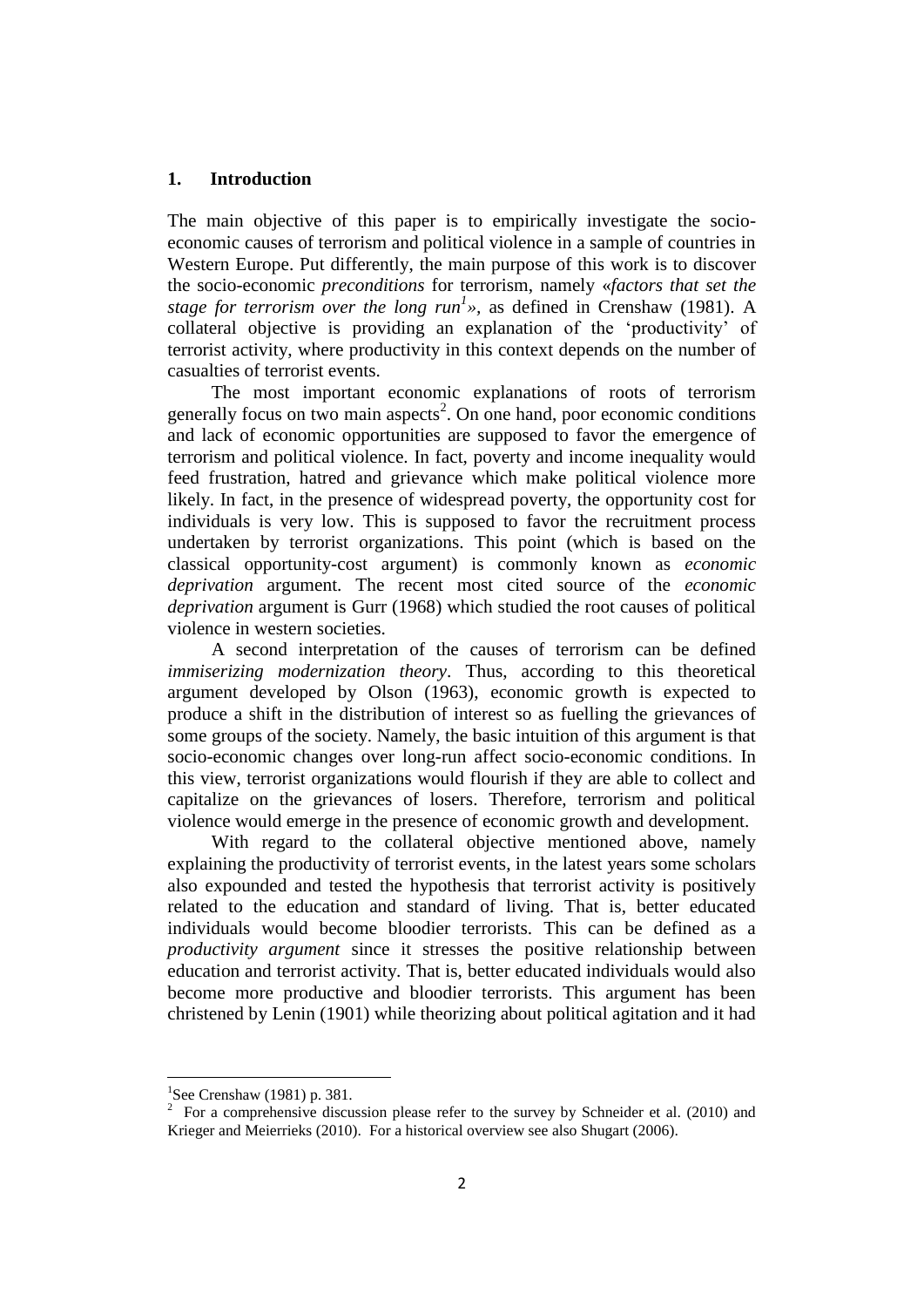been recently rediscovered by Krueger and Maleckova (2003) for political violence in Israel and Bueno de Mesquita (2005).

The analysis of terrorism in western European countries is peculiar in this respect. In fact, western European countries are high-income countries where schooling and education are spread across society. Moreover, a complex architecture of welfare state reduces inequality within countries. In addition political and civil rights of citizens are guaranteed to a large extent. In spite of these favorable conditions, political violence and terrorism occur and take shape in western European countries. Then, in this context, it is interesting to investigate how political violence and terrorism might take shape.

The paper is structured as follows: In chapter 2, the sample of countries and some stylized facts about political violence are presented. In chapter 3, both dependent and explanatory variables are presented and discussed. Chapter 4 presents the econometric results and aims to explain the emergence of terrorist events, and chapter 5 shows the econometric results trying to explain the brutality (measured in number of people killed) of terrorist events. Chapter 6 then summarizes and concludes.

## **2. The emergence of political violence and terrorism**

There are several studies analyzing economic conditions and emergence of political violence and terrorism. In particular, economic discontent is commonly associated with the emergence of political violence. Two main theories can be proposed to explain this phenomenon.

A first argument based on economic discontent is popularized as economic deprivation. It is a component of the broader *relative deprivation theory* as expounded by Ted Robert Gurr [see among others Gurr (1968), Gurr (1970a)]. The backbone of the theory is the perceived discrepancy between expected payoffs and actual payoffs of individuals. Whenever such discrepancy becomes collective it feeds anger and frustration which easily translate into collective violence. Echoing Gurr (1968), "[…] *my basic premise is that the necessary precondition for violent civil conflict is relative deprivation, defined as actors' perception of discrepancy between their value expectations and their environment's apparent value capabilities. Value expectations are the goods and conditions of life to which people believe they are justifiably entitled. The referents of value capabilities are to be found largely in the social and physical environment* […] *For purposes of general theoretical specification I assume that perceived discrepancies between expectations and capabilities with respect to any collectively sought value – economic, psychosocial, political- constitute relative deprivation* […]" 3 . According to the theory, whenever the discontent turns to be widespread within societies, individuals and groups are more likely to turn to political

**.** 

<sup>&</sup>lt;sup>3</sup> Gurr (1968), p. 252-253, emphasis in the original, italics turned to bold.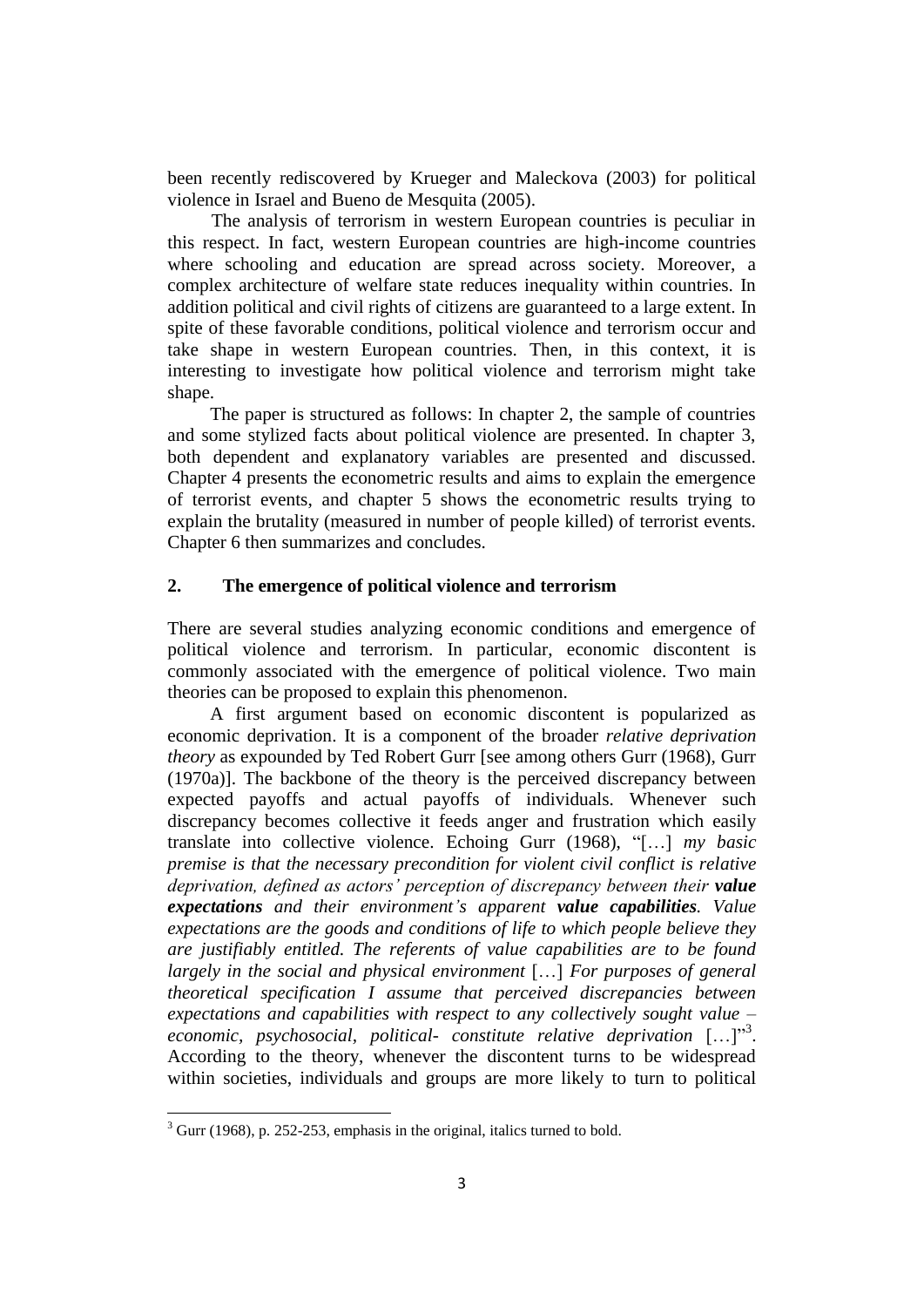violence and civil strife. In the latest decades, Gurr"s theory had become the major reference for a copious literature which analyzes the implications of socio economic conditions and political violence in a country even if empirical results in some cases provided mixed results. [for a discussion see among others Bohlken and Sergenti (2010), Brush (1996), Muller and Weede (1990)]

A second argument can be defined as *immiserizing modernization*. Firstly, Olson (1963) suggested that economic growth could fuel social and political unrest. This is somehow a counterargument to modernization theory as expounded by Lipset (1959). Thus, Olson argued that in the presence of a rapid economic growth several imbalances are likely to occur so determining a higher degree of unevenness which turns to be closely related to the emergence of social disorders and political violence. Echoing Olson "[…] *Economic growth - especially rapid economic growth-therefore involves vast changes in the methods of production. It involves vast changes in the importance of different industries, in the types of labor demanded, in the geographical configuration of production. It means vast changes in the ways and places in which people live and work. Above all, economic growth means*  vast changes in the distribution of income [...]<sup>24</sup>. In particular, Olson identified two forces at work in the short run: (1) First, prices rise faster than wages. That is, as the demand increases prices are likely to increase accordingly in the short run. Contrariwise, wages are sticky and do not adjust at the same speed. This can lead to a widespread collapse of a purchasing power of individuals; (2) secondly, technological improvement in some specific sectors can lead to a shift of labor demand towards more skilled workers. Therefore, the unskilled laborers can become a destabilizing force. Therefore, the process of economic growth would be intrinsically uneven at least in the short run. Olson somehow recalled also the famous theory of Kuznets (1955) that predicted an increasing inequality in the short run. What is missing in Olson"s original formulation is any role for government. Following Ray (2010), it is possible to add a third channel of grievance, namely the political economy of uneven growth. That is, since policymakers can create advantages for certain sectors through several means, social grievance can be either exacerbated or mitigated by some economic policy. In other words, in the presence of a rapid economic growth, economic policies undertaken by governments can mitigate or magnify the predictable effect of economic growth. Olson"s theory has been tested with mixed results. [see among others White (1989), Venieris and Gupta (1983), Sofranko and Bealer (1973)].

The two theories are not necessarily inconsistent with each other. They can be interpreted as complementary. They point out different aspects which generate political violence. A first fundamental difference is that Olson"s argument is dynamic whereas Gurr"s relative deprivation theory in its original formulation can be considered as a static theory. In fact, in Olson (1963) the

**.** 

 $4$  Olson (1963), p. 532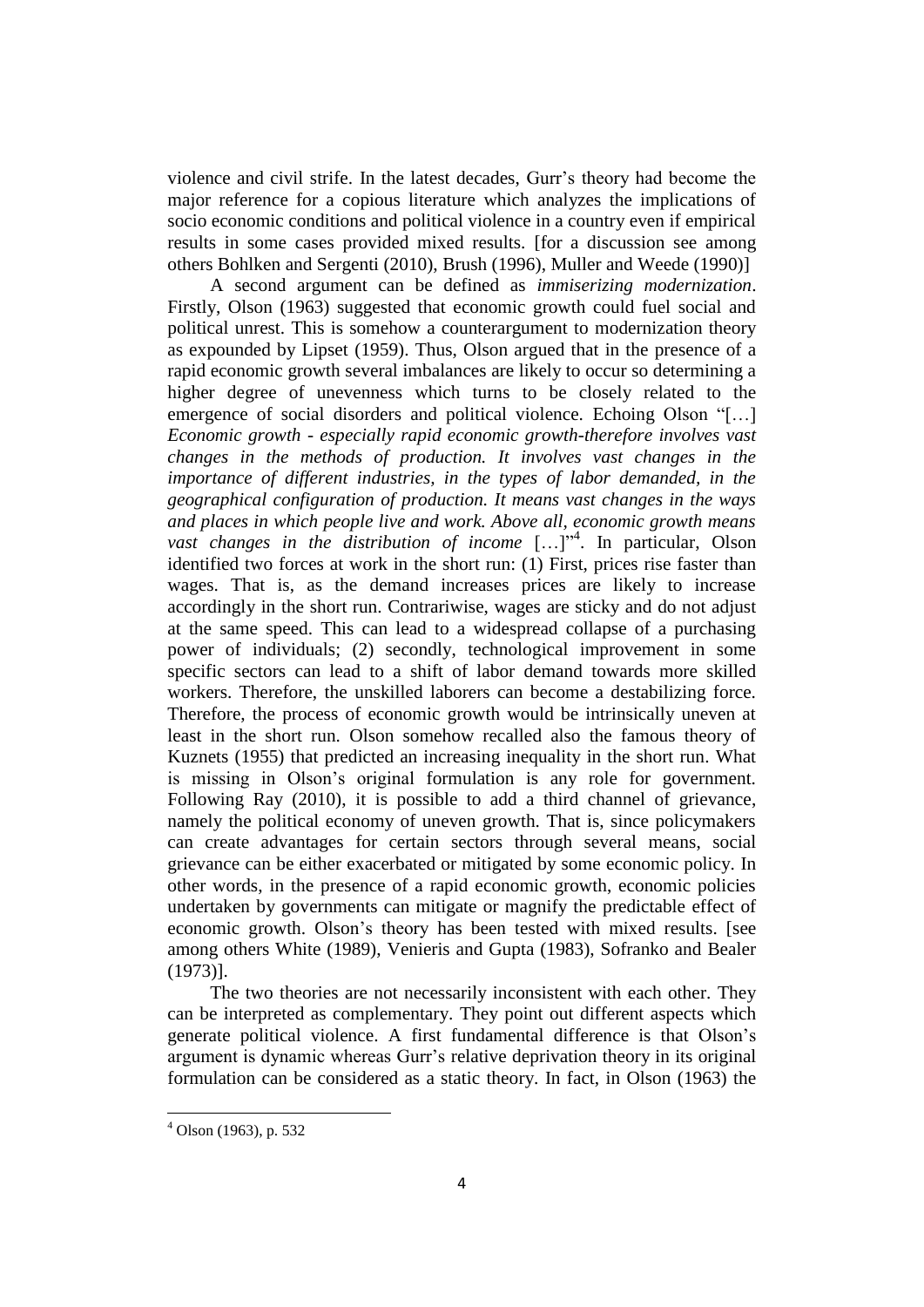focus is on the transition from a social equilibrium to another. In the presence of a very rapid growth, the path between the two equilibria can be highly unstable. That is, the theoretical argument is dynamic in itself and it deals with the very short run effects of economic growth. In fact, Olson also provides an analytical explanation which is based on Domar"s dynamic model of growth. Instead, the theoretical argument proposed by Gurr is static. That is, it is intended to capture at a certain point in time the characteristics of a social state which may affect the likelihood of civil violence. In fact, the main focus is on the components of such social state. Thus, it does not account explicitly for the possibility and the conditions of a social change.

A second difference between the two theories is that in Gurr"s argument grievance takes shape in the presence of a positive distance between the expected payoffs and actual payoffs of individuals or groups. That is, the distance is computed between an existing economic outcome and a reference point which has not actually taken shape. By contrast, in Olson"s argument, when considering the losers of economic growth, losers take into consideration the distance between past economic rewards and current economic opportunities. Put differently, agents take into account the losses emerging from the shift in economic scenario.

A third difference could be highlighted is the approach towards economic decline and recession. Interestingly, in Olson"s reasoning there are only few lines devoted to economic decline. Olson simply states that a sudden decrease in the level of income, like a rapid economic growth, can fuel political instability. In fact, it would determine a rapid shift in economic relative positions. Put differently, it seems that there are no systematic differences between a rapid economic growth and a sudden economic crisis. They both determine gainers and losers. Finally, it is not the economic growth, but rather the sudden shift in economic scenario in itself which raises the likelihood of political instability. By contrast, at a deeper reading, Gurr"s theory can provide even insights for interpreting periods of economic decline. This is mainly related to the psychological roots of Gurr's theory. Individuals are not likely to update easily their beliefs. In fact, if agents do not easily update their beliefs, they are likely to perceive even a higher discrepancy between expected rewards and actual payoffs. The value attached to the expected rewards would not change whereas the realized payoffs may decrease very easily. Consequently, perception of relative deprivation is likely to increase. Consequently, anger and frustration rise. That is, in spite of new information available agents are not likely to update their beliefs accordingly in the very short run.

However, there are some aspects which make the two theories complementary. Both theories provide a systematic insight into the relationship between economic inequality and political violence. That is, from both theories it is possible to infer that income inequality within societies can easily translate into political instability. This had been confirmed by several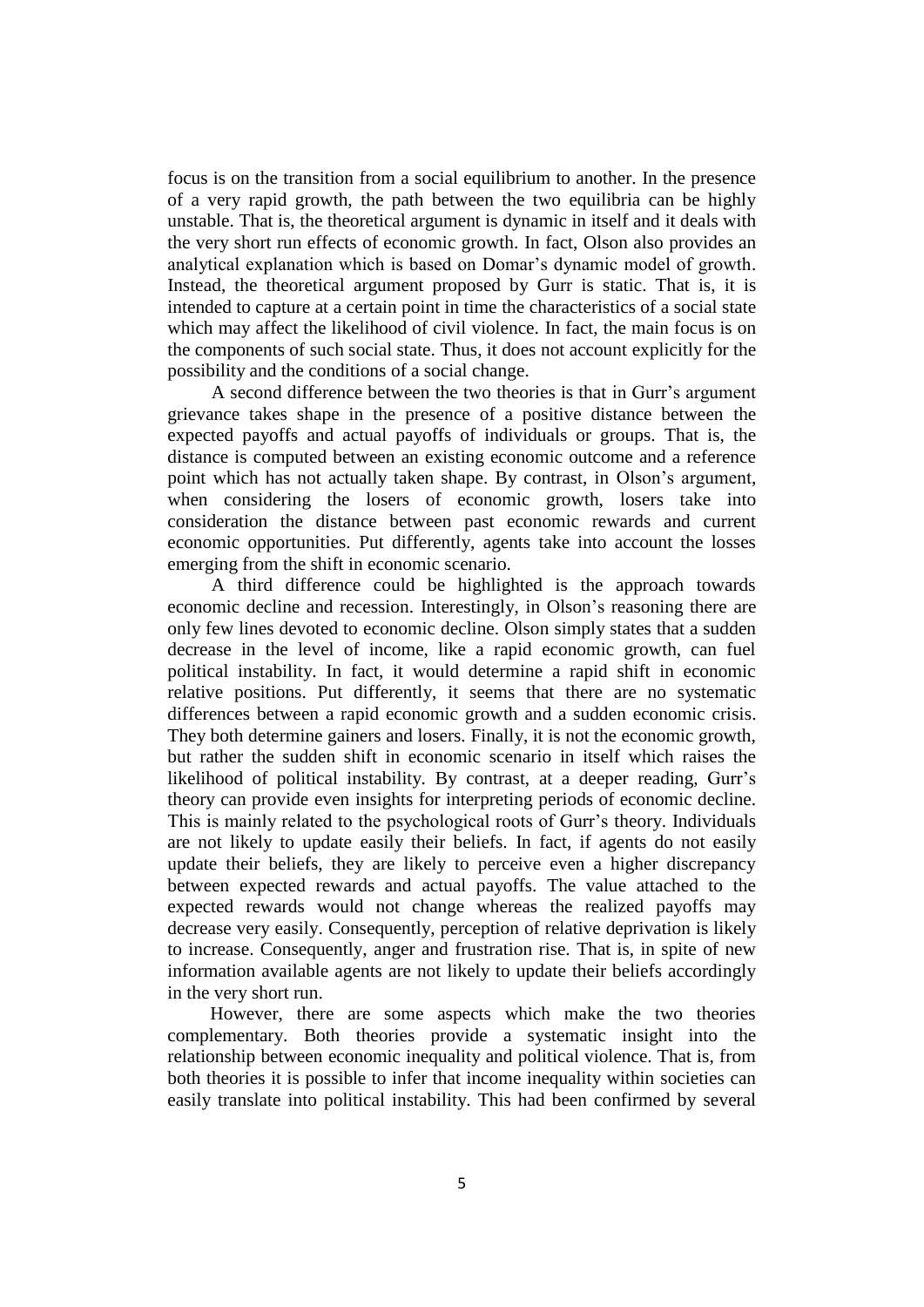studies [see among others Dutt and Mitra 2008; Murshed and Gates (2005), Alesina and Perotti (2006)].

A second insight is related to the concept of **opportunity cost**. Put differently, both theories can be explained in terms of opportunity cost. In both cases, opportunity cost of individuals is re-shaped so affecting the likelihood of joining terrorist groups. The point is quite straightforward for Olson"s theory. Given a rapid shift in economic environment, the losers either experience or perceive a clear-cut loss in economic opportunities. Their opportunity cost decreases. However, in the case of Gurr"s theory an additional conjecture is necessary. Reasoning about opportunity cost is commonly based on actual values. But it can be applied to anything which is worth for individuals. Consequently, the larger is the discrepancy between expected and actual reward, the lower is the opportunity cost of individuals. Put differently, the deeper is the feeling of frustration because of *relative deprivation*, the lower must be the opportunity cost of the individuals. However, needless to say, it is clear that the opportunity cost argument take different shapes while considering the two theories. In particular, it can be argued that the *immiserizing modernization* theory is intended to capture a perception of opportunity cost which takes shape while considering future economic (and non-economic) rewards and their expected difference with desired payoffs. Briefly, the *immiserizing modernization* argument is backboned by future opportunity cost. Eventually, the *economic deprivation* argument is based upon an opportunity cost which takes into account, *primo loco*, past economic opportunities and rewards. That is, at a certain point in time, individuals evaluate the current set of actual economic payoffs so evaluating whether or not they increased their own utility. Briefly, the *economic deprivation* argument is backboned by current opportunity cost. With particular regard to emergence of terrorism, in the latest years, several studies confirm the opportunity cost argument but with no clear-cut distinction between future and current opportunity cost.

Blomberg at al. (2004) using the ITERATE database, analyse a panel of 127 countries over the period 1968-1991. By means of a bivariate Markov process, the authors investigate whether or not there is a relationship between emergence of terrorism and the state of a country's economy. Results show that periods of economic contractions increase the likelihood of terrorist activities. This result appears to be more robust for high-income and democratic countries. Piazza (2006) also does not find any significant relationship between economic development and terrorism. In particular, this study employs alternatively as dependent variables the incidence of terrorist attacks and casualty rates. The data spans from the 1986 to 2002. The independent variables used in the analysis include a set of economic variables (HDI, GINI coefficient, GDP growth, inflation, unemployment), demographic variables (population and population growth, ethnic diversity), and political variables (number of parties, index of political repression). The results show that none of economic variables exhibits a significant association with both the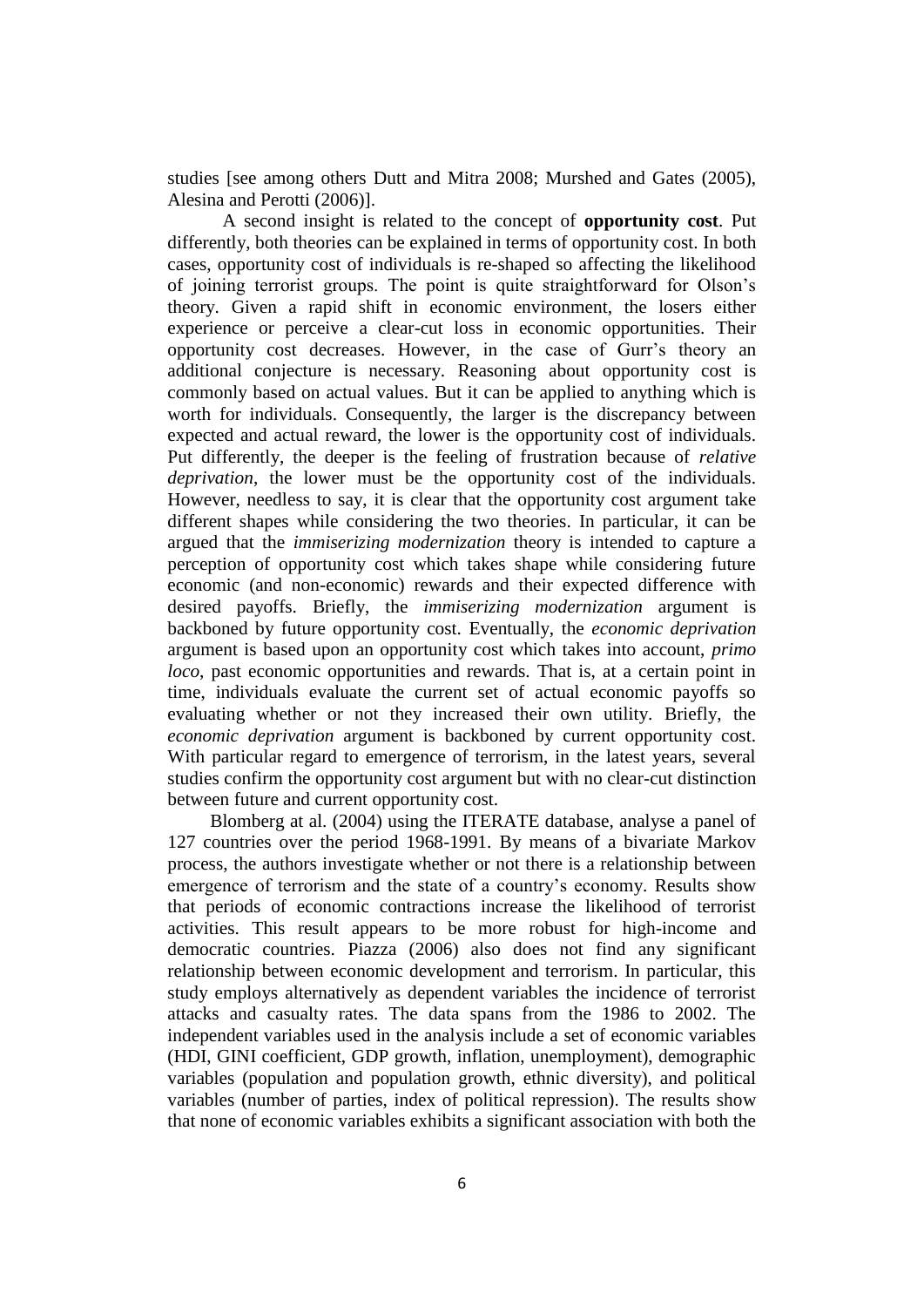incidence and the casualty rate of terrorist activity. Abadie (2006) uses country level data for 2003-2004 and shows that an increase in per capita GDP is associated with a reduction of terrorism, even if after controlling for other country characteristics national income is no longer associated with terrorism. Burgoon (2006), analyses the relationship between welfare policies and the emergence of terrorism. The author uses three different sources: the ITERATE database (for the period 1991-1998), the MIPT-RAND database (1998-2003) and the US State Department data (1996-2001). Thus, in negative binomial regressions this study employs alternatively as dependent variables: (i) the total number of transnational terrorist incidents in a country; (ii) the total number of terrorist incidents in a country; (iii) the number of significant transnational terrorist incidents by country of perpetrator(s). The independent variables used in the analysis include first the total welfare spending on health, security and education and eventually a set of variables as: GDP per capita, trade openness, population, government capacity, left-wing government and index of democracy).

Freytag et al. (2008), present mixed results either confirming or contrasting the idea that terrorism is negatively associated with better socioeconomic conditions. The analysis covers the period 1971-2005. The dependent variable is constructed as the number of terror incidents originating from a country during a five years span (ex. 1971-1975). The explanatory variables are clustered into three groups. (i) economic variables as – among others - GDP per capita, investment and trade openness; (ii) population characteristics as size and level of education; (iii) country specific effects related to institutional quality. The empirical findings show interesting evidence. Surprisingly, the impact of GDP per capita on terror is significantly positive (except for European countries) in simple form whereas the association turns to be significantly negative when GDP per capita is in quadratic form. The association between investment and terrorism is significantly negative with the exception of Islamic countries which show a positive association. Yet, human capital seems to be negatively associated terrorism with the exception of Islamic countries. The authors interpret such evidence as there is a significant threshold of development. As long as this threshold is not surpassed, better economic performance encourages terror. Instead, as the threshold is surpassed the usual interpretation of opportunity costs holds.

However, as noted above, there is a recent attention to the relationship between terrorism and education levels. Some scholars also expounded and tested the hypothesis that terrorist activity is positively related to the education and standard of living. That is, better educated individuals would become bloodier terrorists. This can be defined as a *productivity argument* since it stresses the positive relationship between education and terrorist activity. That is, better educated individuals would also become more productive and bloodier terrorists. This argument has been introduced by Lenin (1901) while theorizing about political agitation and it had been recently rediscovered by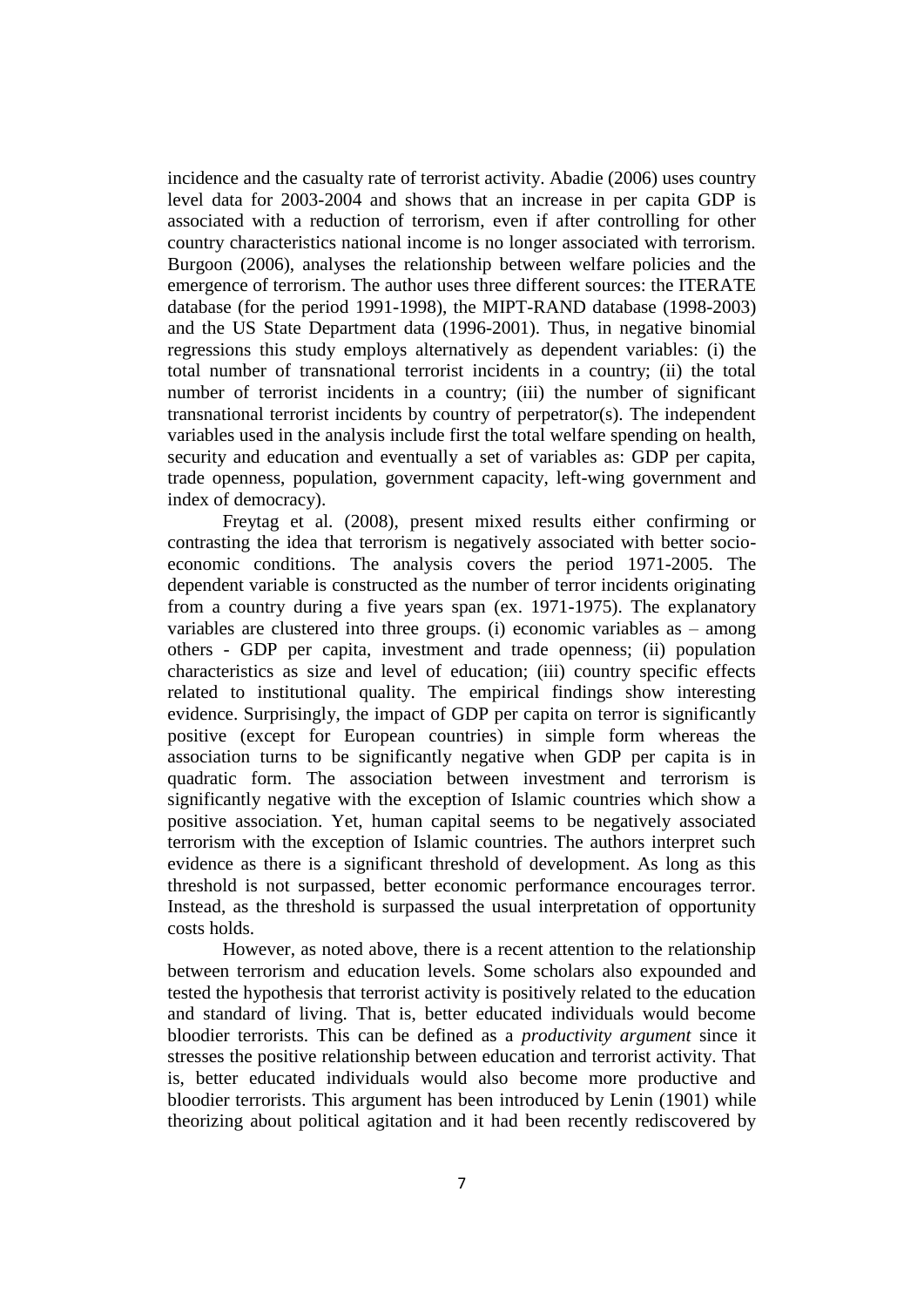Krueger and Maleckova (2003) for political violence in Israel and Bueno de Mesquita (2005). Berrebi (2007) and Benmelech and Berrebi (2007) with a specific focus on suicide attacks in Israel show that that both higher education and standard of living are positively associated with the incidence of suicide attacks. They produce a productivity argument. In short, better educated people would more productive terrorist, i.e. able to spread more terror by killing more people. In the first paper, both higher education and standard of living appear to be positively associated with membership in terror organizations such as Hamas or PIJ and with becoming a suicide bomber. The empirical analysis is ran by mean of a logistic regression where the dependent variable equals 1 if the individual is member of Hamas or Palestinian Islamic Jihad (PIJ) and 0 otherwise. In the latter paper, the authors use a sample of 148 suicide attacks which represents 89 percent of the total number of suicide attacks between September 2000 and August 2005. The dependent variable is the number of people killed or injured in suicide attacks whereas the explanatory variables are given by age and education of suicide bombers and importance of target. In their interpretation, older and better educated suicide bombers, when assigned to more important targets, are more effective killers. Krueger (2008) studies 68 home-grown Islamic terrorists in U.S.A. The author shows that alleged terrorists are better educated than average population of Muslim Americans so concluding that there is a greater supply of potential terrorists among more highly educated individuals.

## **3. Terrorism and political violence in Western European countries: facts and figures**

The present study is based on a sample of 12 countries: Italy; France; Germany; Spain, Switzerland, Sweden, UK, Netherlands, Belgium, Austria, Greece, Ireland. As noted above the study is peculiar because in the countries of the sample, there are no specific reasons which would fit with the argument proposed. All the countries are high-income countries characterized by high level of human development in line with UNDP definition and measurement. Moreover, they also did not experience a rapid economic growth in the years of the study. Contrariwise, they experienced a balanced growth path over the years 1994-2007. The only exception had been Ireland which average GDP per capita growth rate had been higher than six percent. However, to capture the impact of a changing economic environment it is possible to have a look at the degree of openness. It is clear that the growth rate of openness widely differs among the sampled countries. That is, the sampled countries opened their economies at a different pace. In particular, Germany shows the highest growth rate for openness in the period  $1994-2007$  (+100.3%), whereas Italy shows the lowest rate  $(+17.7\%)$ . At the same time,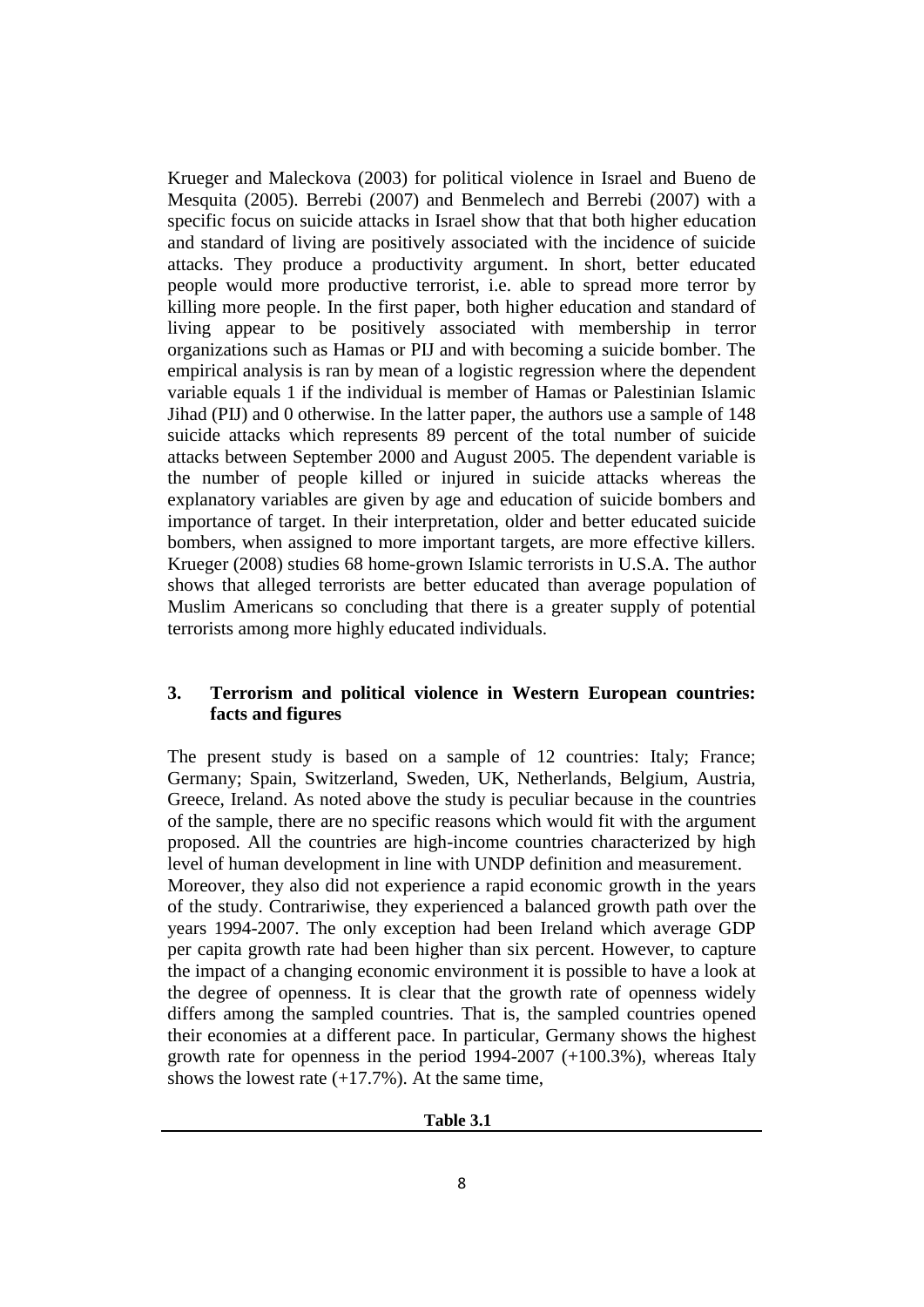|                       | % GDP<br>growth rate  | % Growth<br>rate of                  |                              |       |                            |
|-----------------------|-----------------------|--------------------------------------|------------------------------|-------|----------------------------|
|                       | $(av. 1994-$<br>2007) | <b>Opennes</b><br>$(1994 - 2007)$ ** | <b>Education</b><br>Index*** | Gini§ | <b>HDI</b><br>$(2002)$ *** |
| France (incl.         |                       |                                      |                              |       |                            |
| Corse)                | 1.77                  | 50.78                                | 0.96                         | 32.7  | 0.932                      |
| UK (incl.<br>Northern |                       |                                      |                              |       |                            |
| Ireland)              | 2.84                  | 37.98                                | 0.99                         | 36    | 0.936                      |
| Spain                 | 3.63                  | 64.05                                | 0.97                         | 34.7  | 0.922                      |
| Germany               | 1.47                  | 100.31                               | 0.95                         | 28.3  | 0.925                      |
| Greece                | 3.60                  | 42.43                                | 0.95                         | 34.3  | 0.902                      |
| Italy                 | 1.53                  | 17.70                                | 0.93                         | 36    | 0.92                       |
| Netherlands           | 2.26                  | 59.21                                | 0.95                         | 30.9  | 0.942                      |
| Austria               | 2.19                  | 63.53                                | 0.96                         | 29.1  | 0.934                      |
| Belgium               | 2.27                  | 25.81                                | 0.99                         | 33    | 0.942                      |
| Ireland               | 6.41                  | 48.83                                | 0.96                         | 34.3  | 0.936                      |
| Switzerland           | 1.26                  | 57.63                                | 0.95                         | 33.7  | 0.936                      |
| Sweden                | 3.02                  | 55.87                                | 0.99                         | 25    | 0.946                      |

Source: \*Penn World Tables; \*\* elaborations on Penn World Tables data; \*\*\* UNDP, HDR2004; § UNDP, HDR2008, Survey year 2000

Finally, education is widespread across society. In fact, the education indices computed by UNDP approach the maximum level possible. The education index measured by UNDP is intended to capture a country"s relative achievement in adult literacy and school enrolment. This is a specific crucial point because, as noted above, in the latest years some studies have rediscovered the idea of a positive relationship between education and terrorism activity. Elsewhere we referred to this idea as the *productivity argument*. That is, better educated individuals would also become more productive and bloodier terrorists. Since all western European countries exhibit very high levels of schooling and education, we are not investigating directly this relationship.

The data of terrorist incident are drawn from Global Terrorism Database  $(GTD)^5$ . Differently from the original GTD dataset, we aggregated England and Northern Ireland as well as France and Corse. The table below reports the figures for terrorist incidents for the period 1994-2007. France is the country where the highest number of incidents has been reported (29%) followed by UK (23%) an Spain (18%). As it is clear from table 2.1, most incidents do not span victims. More precisely, for the 97% of incidents a nonnegative number of victims less than five is reported.

**.** 

 $<sup>5</sup>$  <http://www.start.umd.edu/gtd/> (accessed august 2010).</sup>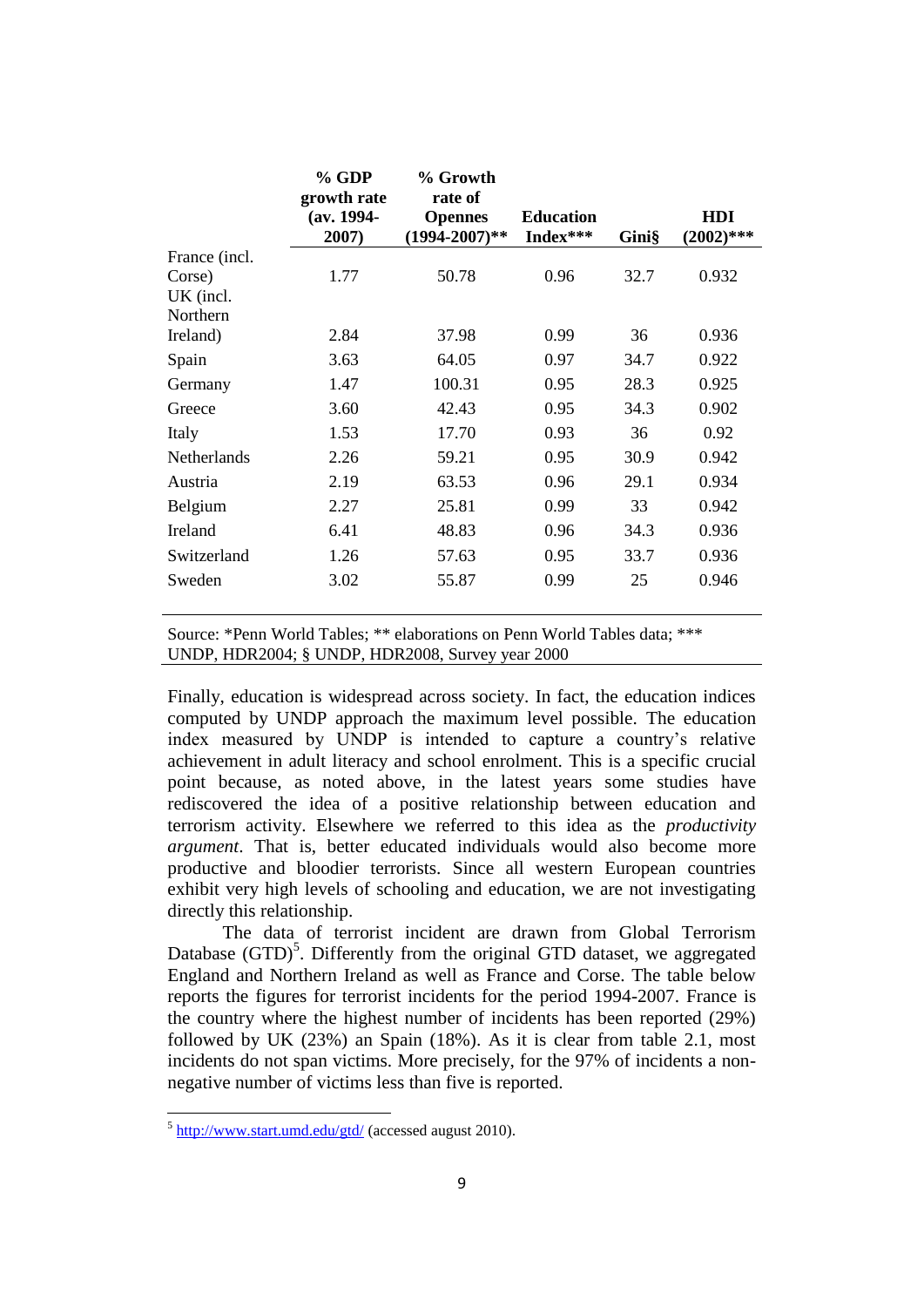| Country                     | <b>Number of incidents</b> |          | classified by number of victims |                |                |  |  |  |
|-----------------------------|----------------------------|----------|---------------------------------|----------------|----------------|--|--|--|
|                             |                            | $\leq 5$ | $<5 \leq 25$                    | $<25 \leq 50$  | $>50$          |  |  |  |
| France (incl. Corse)        | 781                        | 767      | 12                              | 1              | 1              |  |  |  |
| UK (incl. Northern Ireland) | 608                        | 579      | 16                              | 7              | 6              |  |  |  |
| Spain                       | 493                        | 475      | 11                              | 3              | 4              |  |  |  |
| Germany                     | 329                        | 319      | 9                               | 1              | $\Omega$       |  |  |  |
| Greece                      | 262                        | 260      | 1                               | $\Omega$       | 1              |  |  |  |
| Italy                       | 93                         | 91       | 1                               |                | $\Omega$       |  |  |  |
| <b>Netherlands</b>          | 26                         | 26       | $\Omega$                        | $\Omega$       | $\theta$       |  |  |  |
| Austria                     | 25                         | 25       | $\Omega$                        | $\Omega$       | 0              |  |  |  |
| Belgium                     | 22                         | 20       | $\mathfrak{D}$                  | $\Omega$       | 0              |  |  |  |
| Ireland                     | 22                         | 22       | $\Omega$                        | $\Omega$       | 0              |  |  |  |
| Switzerland                 | 21                         | 20       | $\Omega$                        | 1              | 0              |  |  |  |
| Sweden                      | 13                         | 13       | $\overline{0}$                  | $\overline{0}$ | $\overline{0}$ |  |  |  |
|                             |                            |          |                                 |                |                |  |  |  |
| <b>Total</b>                | 2695                       | 2617     | 52                              | 14             | 12             |  |  |  |
|                             |                            |          |                                 |                |                |  |  |  |

Yet, a clear peculiarity of European political violence is that it spans different types. Table 2.2 below reports the number of active groups which perpetrated some terrorist actions in the period considered (1994-2007). Coding and definitions of terrorist groups are those applied in GTD dataset. Then, we divided the total numbers into main five categories: (i) right-wing and neonazi extremists; (ii) left-wing; (iii) anarchist; (iv) separatist and independentist; (v) international. In particular, by "international" we meant either the groups which have either an international vocation or those with specific national targets but which are operating abroad. The Al-qaeda-style jihadist is an example of the first category. The Kurdistan Workers" Party (PKK) is an example of the second category. In fact, it seems the PKK have operated continuously in Germany in early 90s.

**Table 3.3: Types of Terrorist Activities/Groups**

| Active |                 |  |                                                   |        |       |
|--------|-----------------|--|---------------------------------------------------|--------|-------|
| groups |                 |  |                                                   |        |       |
| in the |                 |  |                                                   |        |       |
| period | right-          |  |                                                   |        |       |
| 1994-  | wing/neo- left- |  |                                                   | inter- |       |
| 2007*  | nazi            |  | wing Anarchist separatist/independentist national |        | other |

**Source: GTD. Note: victims are computed as the sum of killed and wounded people**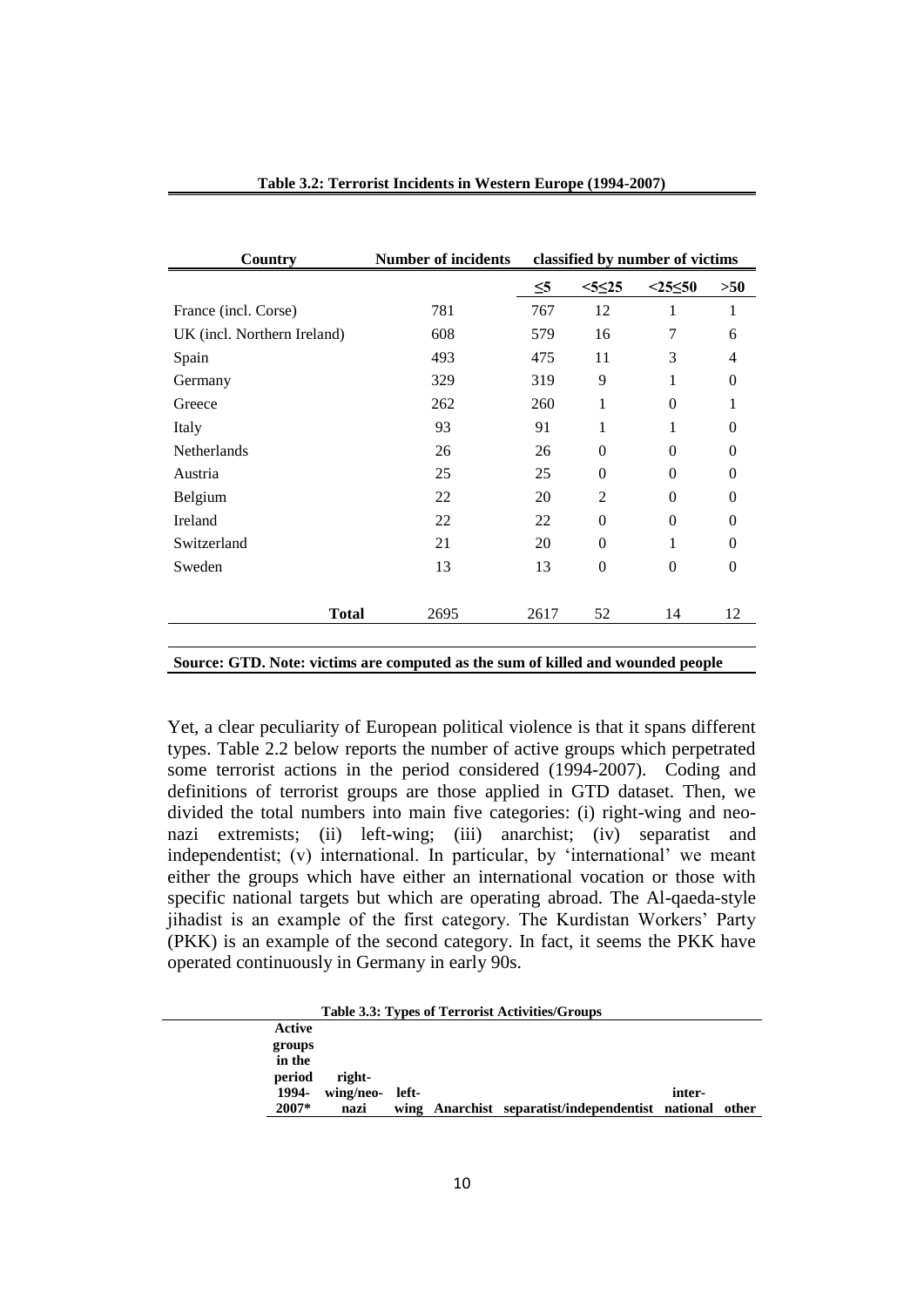| France (incl.       |                |                  |                  |                  |                |                |                |
|---------------------|----------------|------------------|------------------|------------------|----------------|----------------|----------------|
| Corse)<br>UK (incl. | 29             | $\mathbf{1}$     | $\boldsymbol{0}$ | $\boldsymbol{0}$ | 16             | $\overline{4}$ | $\,8\,$        |
| Northern            |                |                  |                  |                  |                |                |                |
| Ireland)            | 24             | $\overline{2}$   | $\boldsymbol{0}$ | $\boldsymbol{0}$ | 13             | 3              | 6              |
| Spain               | 10             | $\mathbf{1}$     | $\mathbf{1}$     | 1                | 3              | $\overline{2}$ | $\overline{c}$ |
| Germany             | 26             | 3                | 5                | $\mathbf{1}$     | 1              | 11             | 5              |
| Greece              | 50             | 5                | 14               | 16               | 1              | $\overline{4}$ | 10             |
| Italy               | 23             | $\overline{2}$   | 8                | $\mathbf{2}$     | 3              | $\theta$       | 8              |
| Netherlands         | $\overline{4}$ | $\boldsymbol{0}$ | $\boldsymbol{0}$ | 1                | $\overline{0}$ | $\overline{2}$ | 1              |
| Austria             | 10             | $\overline{2}$   | $\mathbf{1}$     | $\Omega$         | $\Omega$       | 5              | $\overline{2}$ |
| Belgium             | 5              | $\boldsymbol{0}$ | $\theta$         | $\mathbf{0}$     | $\overline{0}$ | 3              | $\overline{2}$ |
| Ireland             | 5              | $\theta$         | $\mathbf{0}$     | $\mathbf{0}$     | $\overline{2}$ | $\theta$       | 3              |
| Switzerland         | $\overline{4}$ | $\theta$         | $\mathbf{1}$     | $\mathbf{0}$     | $\overline{0}$ | $\overline{2}$ | 1              |
| Sweden              | $\overline{7}$ | $\overline{4}$   | $\boldsymbol{0}$ | $\mathbf{0}$     | $\overline{0}$ | 2              | 1              |
|                     |                |                  |                  |                  |                |                |                |
| Source:             |                |                  |                  |                  |                |                |                |
| GTD. *              |                |                  |                  |                  |                |                |                |

Such diversity in terrorist scenario is certainly a peculiar trait of western European countries. To summarize, table 2.3 presents quite nicely the diversity of terrorist activities in our sample of European countries. To give a more accurate measure of such diversity it is also possible to compute the Shannon index of entropy, [Shannon and Weaver (1949) and Patil and Taillie (1982)]. The diversity can be defined as the average property of a community which consists of a discrete quantity of types  $(s)$ . In our context the types are the five categories of terrorist groups mentioned above. Let  $N$  denote the number of active groups in each country,  $n_i$  the number of groups of type and eventually  $p_i = n_i/N$  the relative abundance of type *i*. In our context, for example, the relative abundance of type 'anarchist' in Greece is given by the ratio number of anarchist groups/total number of active groups. Then, a community is the pair  $C = (s, \mathbf{p})$  where  $\mathbf{p} = (p_1, p_2, p_3, \dots)$  is the species abundance vector. In our context the set of active groups in each country does constitute a community. The Shannon index for each country is given by  $E = -\sum_{i=1}^{n} p_i \ln p_i$ . We can normalize the index to range from zero to unity by  $\overline{E} = E / ln (N)$ . Table 2.4 reports the Shannon index for the sampled countries. If  $\bar{E} \rightarrow 0$ , namely if the diversity approaches zero, there is only one active terrorist group perpetrating all terrorist attacks. If  $\overline{E} \rightarrow 1$  the degree of diversity approaches its maximum. Among biggest countries in Europe it appears clear that Spain shows a higher degree of diversity. Interestingly, in spite of the largest number of active groups in Europe, Greece shows a relatively low degree of diversity. This depends on the relative abundance of two types ("left-wing" and "anarchist") which dominate the other types. Similarly, France and UK show also a low degree of diversity. In both cases, the independentist type dominates the other terrorist groups.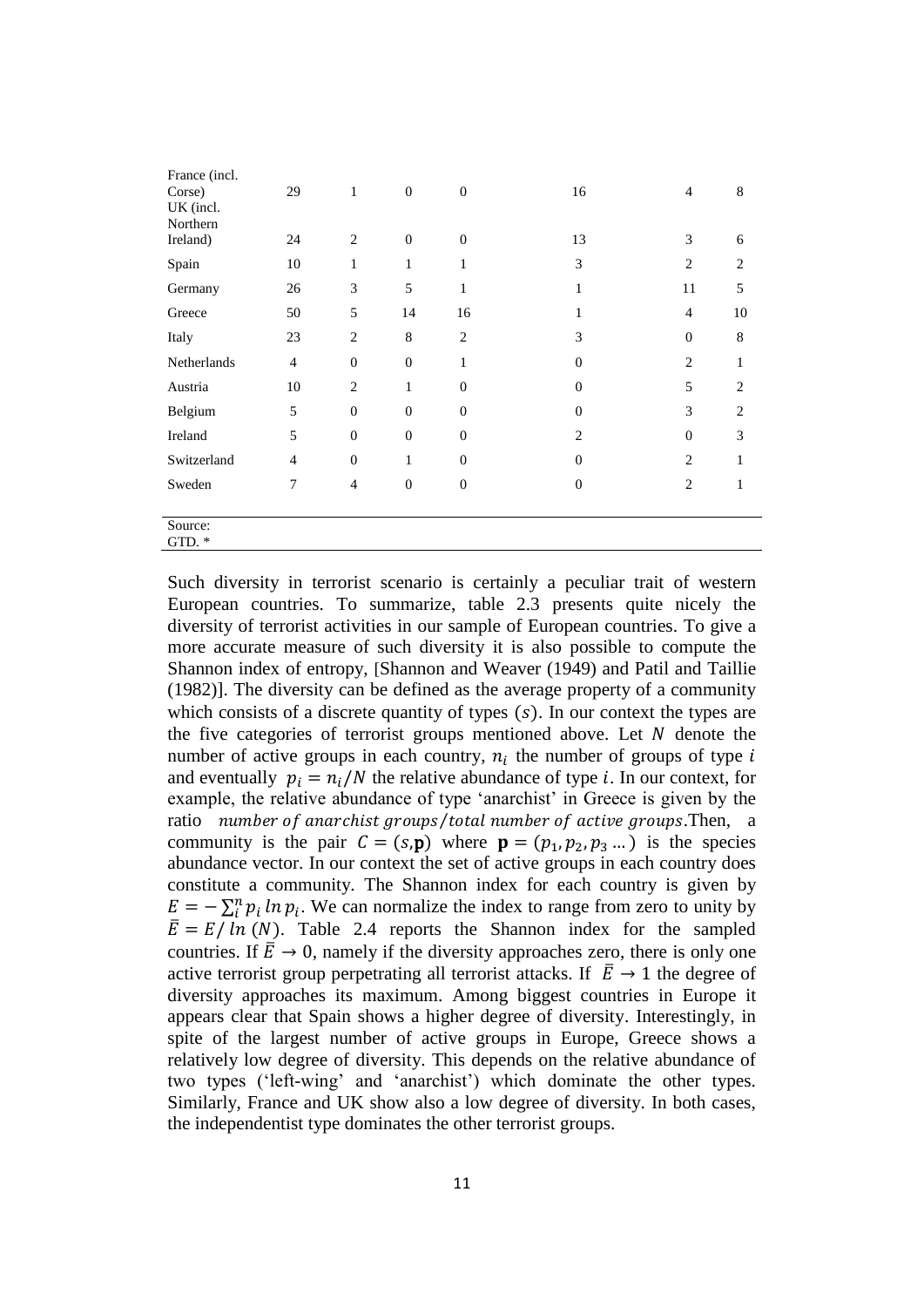| Table 5.4 - Diversity in terrorisht |                      |
|-------------------------------------|----------------------|
|                                     | <b>Shannon Index</b> |
| <b>Netherlands</b>                  | 0.75                 |
| Switzerland                         | 0.75                 |
| Spain                               | 0.74                 |
| Austria                             | 0.53                 |
| Sweden                              | 0.49                 |
| Germany                             | 0.46                 |
| Italy                               | 0.45                 |
| Belgium                             | 0.42                 |
| Ireland                             | 0.42                 |
| Greece                              | 0.40                 |
|                                     |                      |
| UK (incl. Northern Ireland)         | 0.36                 |
| France (incl. Corse)                | 0.32                 |

**Table 3.4 - Diversity in terrorism** 

#### **4. Main explanatory variables, source and expected meaning**

In order to study deeply the peculiar traits of European terrorism and political violence, two dependent variables have been used: 1) the number of terrorist incidents per year; 2) the number of victims per incident. The chosen dependent variables are assumed to capture two different aspects of incidence of terrorism and political violence.

The first dependent variable, namely the number of terrorist incidents per year, is expected to capture the emergence of terrorist attacks. That is, the first empirical model is expected to infer the political and economic determinants of terrorist activity. To sum up, as noted above, when using the number of incidents per year in a given country, we are studying the preconditions for terrorism in that country.

The second dependent variable is the number of victims per incident, which is intended to capture the brutality of terrorism. In particular, brutality of terrorism is somehow a measure of terrorist output. Therefore, our second empirical model is intended to capture the productivity of terrorist activity, whereas productivity of terrorism and political violence is proxied by the number of casualties.

The main variables used are listed below in table 3.1. Henceforth, we briefly describe them highlighting the relationships with the competing arguments. First, GDP per capita is commonly assumed to be the proper indicator for the socio-economic conditions. Therefore, a negative association between GDP per capita and emergence of terrorism, *ceteris paribus*, would confirm the *economic deprivation* argument. At the same time, while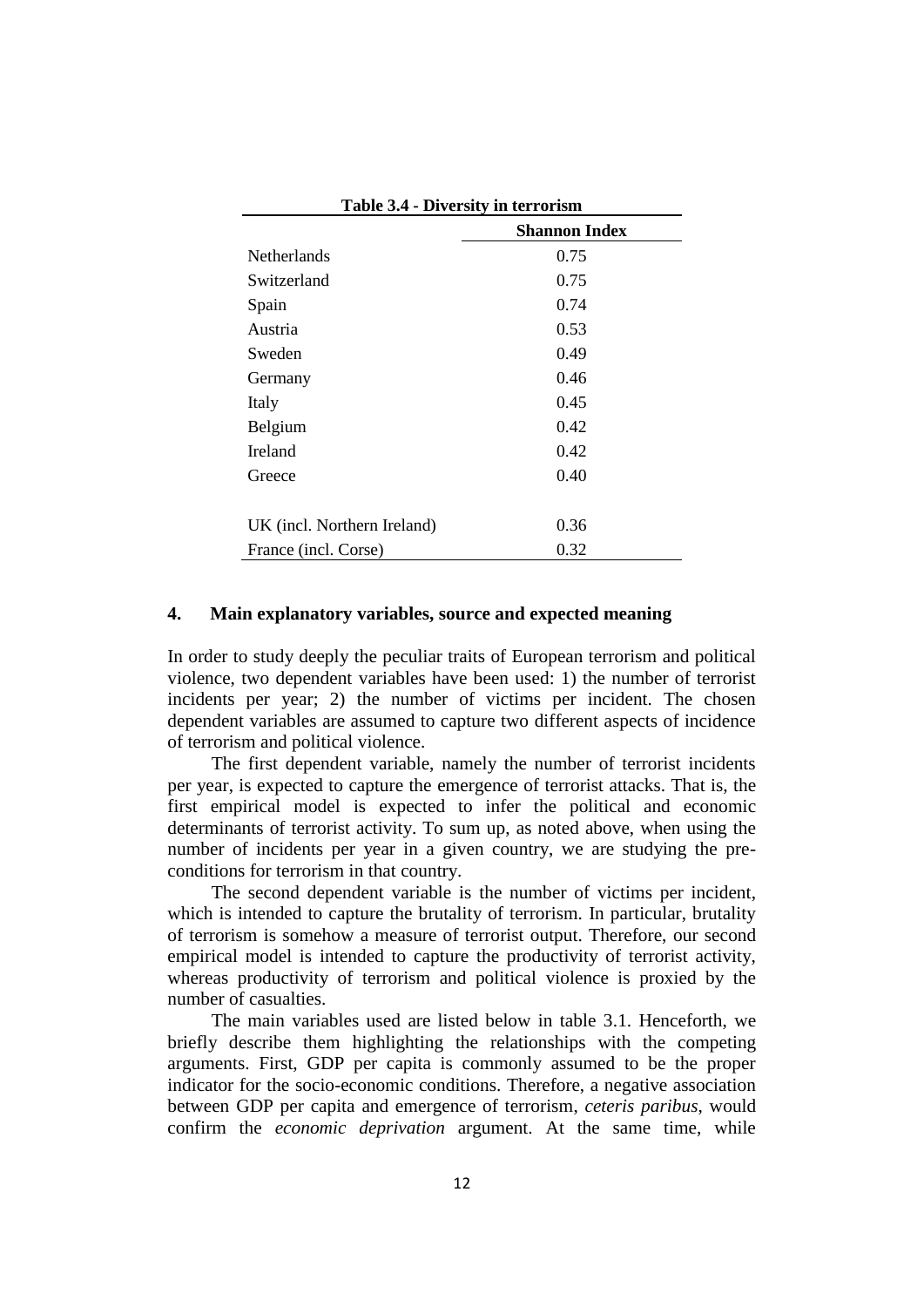considering the brutality of terrorist incidents, a positive association between GDP per capita and the number of victims would confirm the *productivity* argument. The investment share of real GDP measures the share of investments in relation to total production. In general, the investment share captures the new stimulus for economic development. Therefore, if the association between investments share of GDP and emergence of terrorism turns to be positive, *ceteris paribus*, it would support the *immiserizing modernization* argument. Actual growth rate of real GDP per capita also would capture alternatively either the economic deprivation or the modernization argument; hence the sign is undecided.

Unemployment is also commonly assumed as a proxy for a broader social welfare. The higher is the rate in unemployment the lower is assumed to be social welfare. Moreover, the higher is the number of unemployed individuals, the higher might be the number of potential terrorist because of a lower opportunity cost. Therefore, needless to say, following the economic deprivation argument unemployment can be predicted to be positively associated with eruption of terrorism and political violence. Empirical evidence in this respect has been provided for several scenarios. Sayre (2009) shows a positive relationship between unemployment and Palestinian suicide bombings in West Bank. Honaker (2010) shows that unemployment is a leading factor to explain violence in Northern Ireland. Oyefusi (2010) shows that in Nigeria"s Delta, unemployment appears to increase the willingness to participate in civil violence among the group of young schooled individuals. Interestingly, the association between unemployment and civil violence is not statistically significant unless an interaction term between unemployment and education is considered. That is, this seems to confirm punctually the deprivation theory.

Thus, a collateral argument is related to youth unemployment. In fact, the youth unemployment rates in general are significantly higher than adult rates and they are more cyclically variables. In the presence of increasing youth unemployment rates, the sense of grievance and frustration can be channeled to political violence. In this respect it is also important to consider that youth unemployment rates often reflect discrimination in labor market based upon ethnic origins. In the UK, for example, the Department for Education and Employment estimated the unemployment rates of all ethnic minorities to be 17.6% compared to a rate of 7.7% for "Whites" (O"Higgins, 1997). Moreover, given the structural characteristics of youth labor market, the opportunity costs of would-be young terrorists is lower than adult. Such predicted association falls also within the broader argument of eruption of political violence in the presence of "youth bulge" (Urdal, 2006).

Eventually, labor productivity is a fundamental capacity of economic system to grow in the long-run. It captures the capacity of economic systems to grow continuously and in a sustainable way. Moreover, labor productivity also captures the ability of workers to earn higher salaries so shaping the set of economic opportunities for individuals. The measure of labor productivity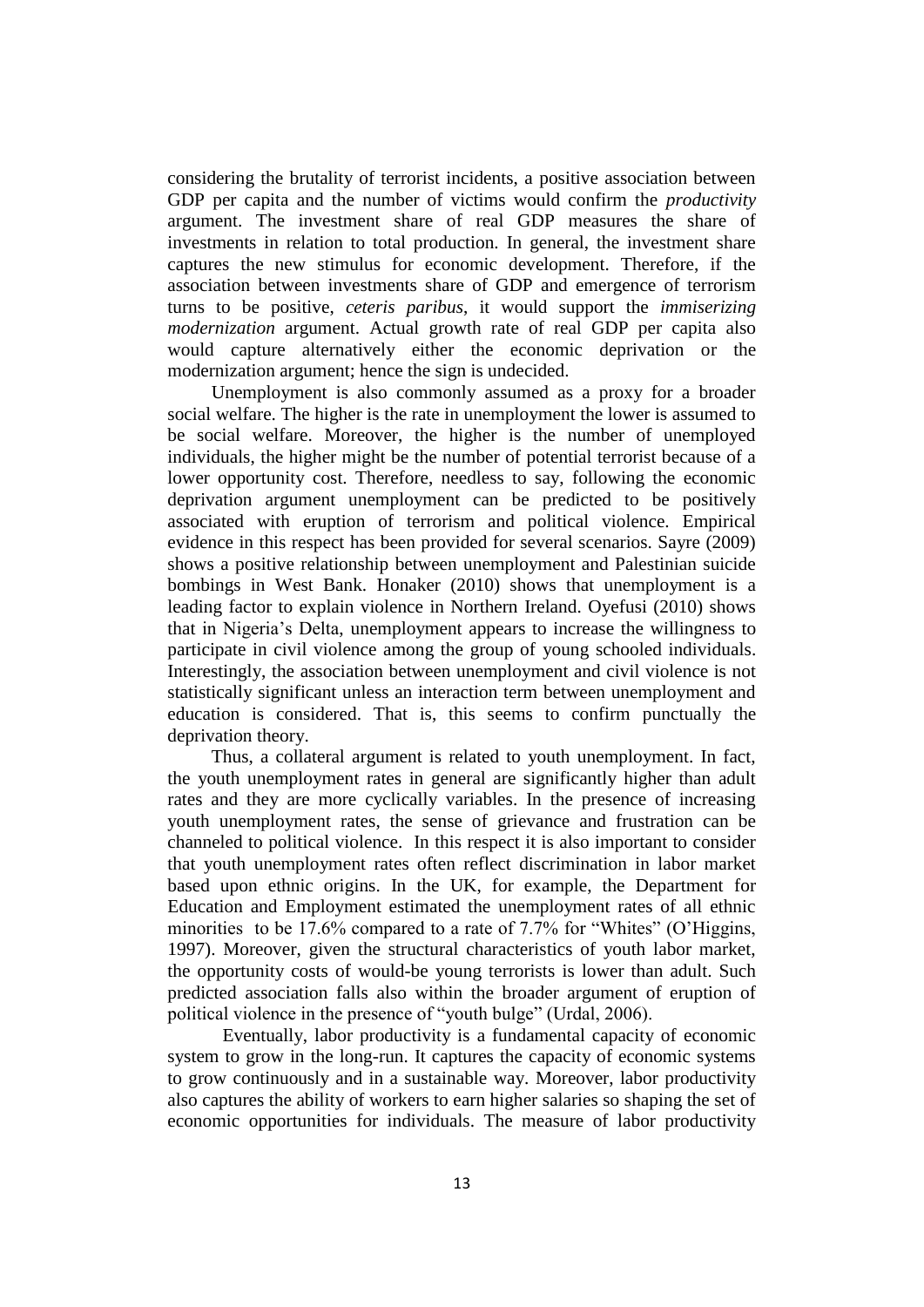adopted here is drawn from ILO-KILM database and it is computed as the GDP per hour worked. To our knowledge there is no previous analysis of the relationship between terrorism and labor productivity. Probably, if current labor productivity is high enough to raise the opportunity cost of would-be terrorist, the expected association between it and the emergence of terrorist incidents is to be expected negative.

Inflation denotes the average annual change in consumer price index and it is extracted from IMF/WEO. On one hand, it proxies changes in purchasing power of individuals which can affect the standard of living. For instance, Fielding and Shortland (2009) study the consequences of an increase in the price of bread on the number of casualties in Egyptian political violence. As the price of bread increases the number of Egyptian civilians killed and wounded by other civilians also increases as well as the number of security forces casualties. Instead, Caruso and Schneider (2010) found a robust negative association between inflation and the number of victims of jihadist terrorist incidents in a sample of twenty countries. If assuming that a positive inflation rate is associated with an increasing trend of the economy, *ceteris paribus*, a negative association between incidence of terrorist events and inflation would confirm the *economic deprivation* argument. A similar reasoning can be produced for the degree of openness. The current degree of openness has been drawn from Penn World tables, it is commonly assumed to be a channel of economic growth. Therefore it is expected to have the same sign of GDP per capita. Bugoon (2006) and Kurrild-Klitgaard et al. (2006) find a negative association between the openness of a country and the number of incidents in a sample of countries.

Third, with regard to political variables, first we consider the current fractionalization of electoral votes between political parties. The electoral fractionalization is captured by means of the Rae index of electoral fractionalization as computed by Armingeon et al. (2009). The index of electoral fractionalization decreases in the concentration of electoral votes. The Rae index reaches its maximum only in the presence of an infinite number of equally supported parties. Another variables captures the number of rightwing parties in percentage of total cabinet posts. Koch and Cranmer (2006) found confirmation of the so-called "Dick Cheney" Hypothesis according to which left wing governments attract more terrorism than right-wing governments. Other political variables considered are duration of polity and the rate of voter turnout.

The second empirical model which is intended to explain the productivity argument will rely on the same variables. In fact, as noted earlier in the previous section, since all western European countries exhibit very high levels of schooling and education, we are not investigating directly this relationship. In fact, given the education systems in all western European countries (which spans on average ten years of compulsory schooling), there are no significant differences in the levels of schooling across Europe (as it was also clear from table 3.1). Instead, we have to refer to different economic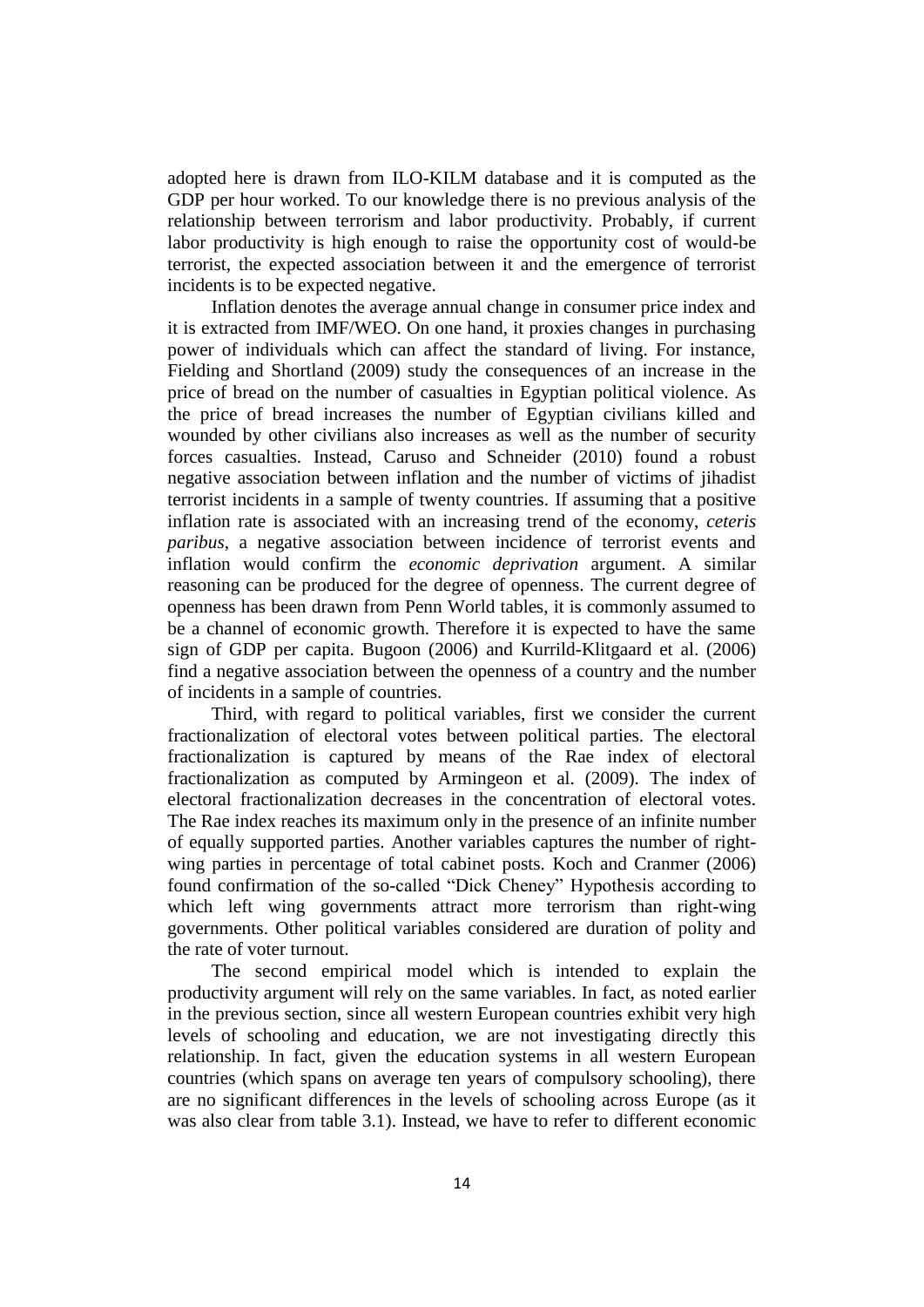variables which either directly or indirectly might be related to the idea of the productivity argument. In this view, GDP per capita is expected to be positively associated with the brutality of terrorism. The main control variables, their descriptive statistics and their sources are shown in table 4.1 and pairwise correlations are presented in table 4.2.

| Table 4.1: Main control variables, sources and descriptive statistics          |                   |      |        |              |          |            |  |  |  |  |  |
|--------------------------------------------------------------------------------|-------------------|------|--------|--------------|----------|------------|--|--|--|--|--|
| <b>Description</b>                                                             | <b>Source</b>     | Obs. | Mean   | Std.<br>Dev. | Min      | <b>Max</b> |  |  |  |  |  |
|                                                                                |                   |      |        |              |          |            |  |  |  |  |  |
| Real GDP per capita (logged)                                                   | Penn world tables | 2579 | 10.091 | .117         | 9.75     | 10.49      |  |  |  |  |  |
| Investment share of real GDP per capita<br>(logged)                            | Penn world tables | 2694 | 3.261  | .162         | 2.996    | 3.661      |  |  |  |  |  |
| Growth rate of real GDP per capita (logged)                                    | Penn world tables | 2666 | .705   | .859         | $-1.787$ | 2.414      |  |  |  |  |  |
| Unemployment rate (logged)                                                     | ILO - KILM        | 2693 | 2.285  | .416         | .200     | 3.183      |  |  |  |  |  |
| Youth unemployment rate (logged)                                               | ILO - KILM        | 2695 | 2.987  | .478         | 1.481    | 3.759      |  |  |  |  |  |
| Inflation rate (logged)                                                        | IMF               | 2694 | 4.566  | .076         | 4.323    | 4.839      |  |  |  |  |  |
| Labor productivity GDP per hour worked<br>(constant 1990 US\$ at PPP) [logged] | ILO - KILM        | 2694 | 3.21   | .195         | 2.667    | 3.555      |  |  |  |  |  |
| Openness (logged)                                                              | Penn world tables | 2694 | 3.853  | .216         | 3.589    | 5.144      |  |  |  |  |  |
| RAE index of electoral fractionalization                                       | Armingeon et al.  | 1913 | 70.482 | 5.382        | 62.032   | 90.28      |  |  |  |  |  |
| Duration of Polity                                                             | Polity IV         | 2694 | 3.443  | .937         | 1.386    | 5.056      |  |  |  |  |  |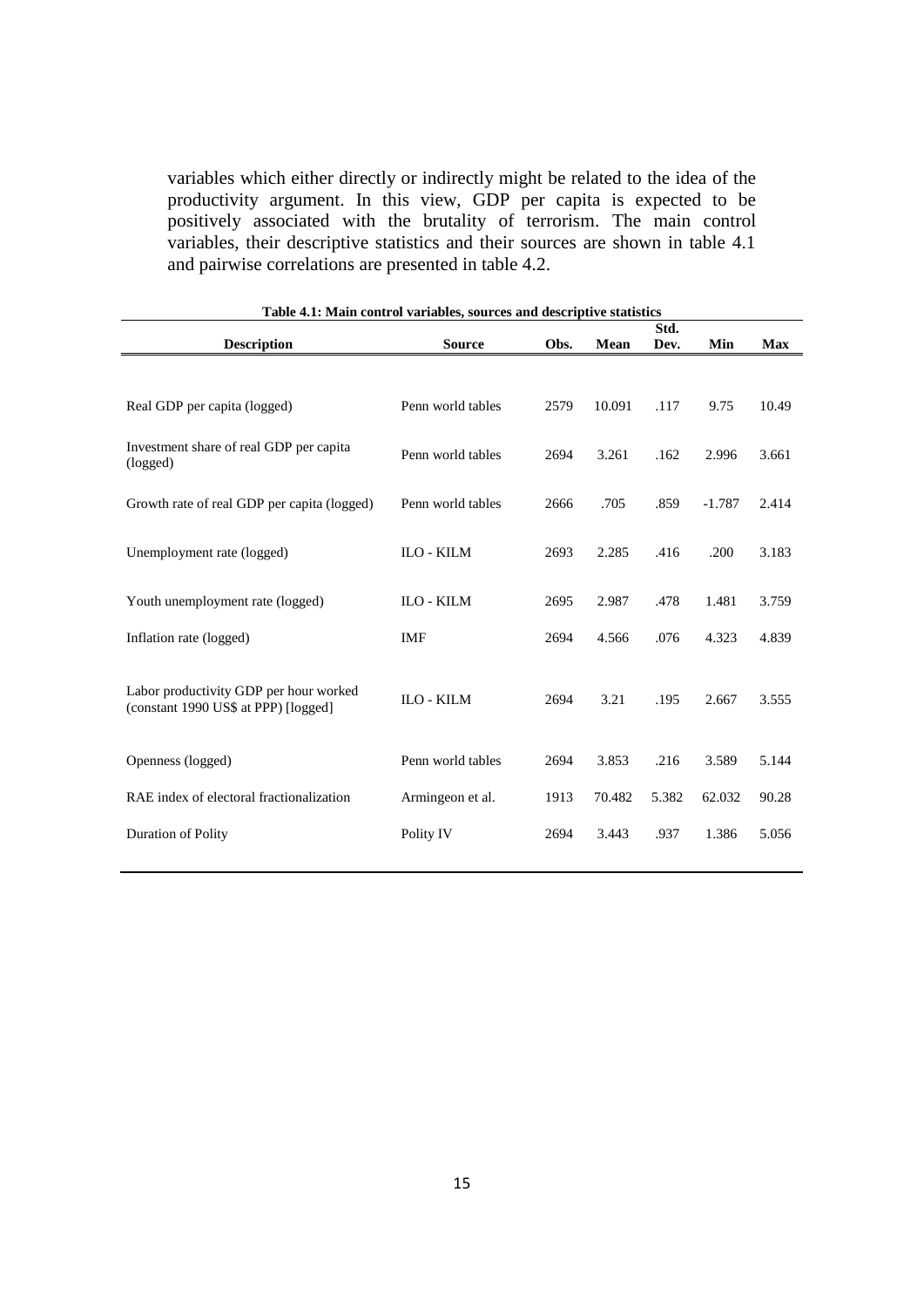**Table 4.2 - Pairwise Correlations**

| terrorist<br>incidents<br>GDP per capita                          | terrorist<br>incidents<br>$-0.365$ | <b>GDP</b><br>per<br>capita<br>1 | Investment<br>Share of real<br>GDP per<br>capita | Growth<br>Rate      | <b>Inflation</b>    | <b>Unemployment</b> | Youth<br>Unemployment | Productivity        | <b>Openness</b>     | Long<br>term<br><b>Interest</b><br>Rate | duration<br>of Polity | Rae<br><b>Index</b> | voter<br>turnout | Right<br>govt. |
|-------------------------------------------------------------------|------------------------------------|----------------------------------|--------------------------------------------------|---------------------|---------------------|---------------------|-----------------------|---------------------|---------------------|-----------------------------------------|-----------------------|---------------------|------------------|----------------|
| <b>Investment</b><br>Share of real<br>GDP per capita              | $-0.213$                           | 0.2633                           | 1                                                |                     |                     |                     |                       |                     |                     |                                         |                       |                     |                  |                |
| <b>Growth Rate</b>                                                | $-0.063$                           | $-0.1459$                        | 0.0844                                           | $\mathbf{1}$        |                     |                     |                       |                     |                     |                                         |                       |                     |                  |                |
| <b>Inflation</b>                                                  | $-0.271$                           | 0.6503                           | 0.2805                                           | 0.0316              | $\mathbf{1}$        |                     |                       |                     |                     |                                         |                       |                     |                  |                |
| Unemployment                                                      | 0.3345                             | $-0.5469$                        | $-0.1755$                                        | $-0.0998$           | $-0.1376$           | 1                   |                       |                     |                     |                                         |                       |                     |                  |                |
| Youth<br>Unemployment                                             | 0.2562                             | $-0.6775$                        | $-0.0352$                                        | 0.1554              | $-0.1419$           | 0.7403              | 1                     |                     |                     |                                         |                       |                     |                  |                |
| Productivity                                                      | $-0.1370$                          | 0.6700                           | $-0.1394$                                        | $-0.2246$           | 0.3558              | $-0.1421$           | $-0.2921$             | 1                   |                     |                                         |                       |                     |                  |                |
| <b>Openness</b>                                                   | $-0.4656$                          | 0.5821                           | 0.2036                                           | 0.1383              | 0.2784              | $-0.5962$           | $-0.4536$             | 0.3990              |                     |                                         |                       |                     |                  |                |
| Long term<br><b>Interest Rate</b><br>duration of<br><b>Polity</b> | 0.3015<br>$-0.2591$                | $-0.7112$<br>0.4153              | $-0.2818$<br>$-0.0554$                           | 0.1107<br>$-0.0060$ | $-0.6856$<br>0.1107 | 0.3011<br>$-0.5515$ | 0.3697<br>$-0.3380$   | $-0.2980$<br>0.2345 | $-0.3118$<br>0.3861 | 1<br>$-0.1934$                          | $\mathbf{1}$          |                     |                  |                |
| <b>Rae Index</b>                                                  | $-0.1337$                          | 0.3578                           | 0.0565                                           | $-0.3264$           | $-0.0651$           | $-0.1049$           | $-0.1000$             | 0.6338              | 0.4077              | $-0.0742$                               | 0.2655                | $\mathbf{1}$        |                  |                |
| voter turnout                                                     | 0.0074                             | $-0.3425$                        | $-0.2056$                                        | 0.2102              | $-0.0056$           | 0.4653              | 0.4119                | 0.0399              | 0.0654              | 0.3433                                  | $-0.4488$             | $-0.1044$           | $\mathbf{1}$     |                |
| Right govt.                                                       | 0.0479                             | 0.3539                           | 0.2531                                           | $-0.0133$           | 0.2981              | $-0.3926$           | $-0.2119$             | 0.1727              | 0.2817              | $-0.2060$                               | 0.2971                | 0.1254              | $-0.2404$        |                |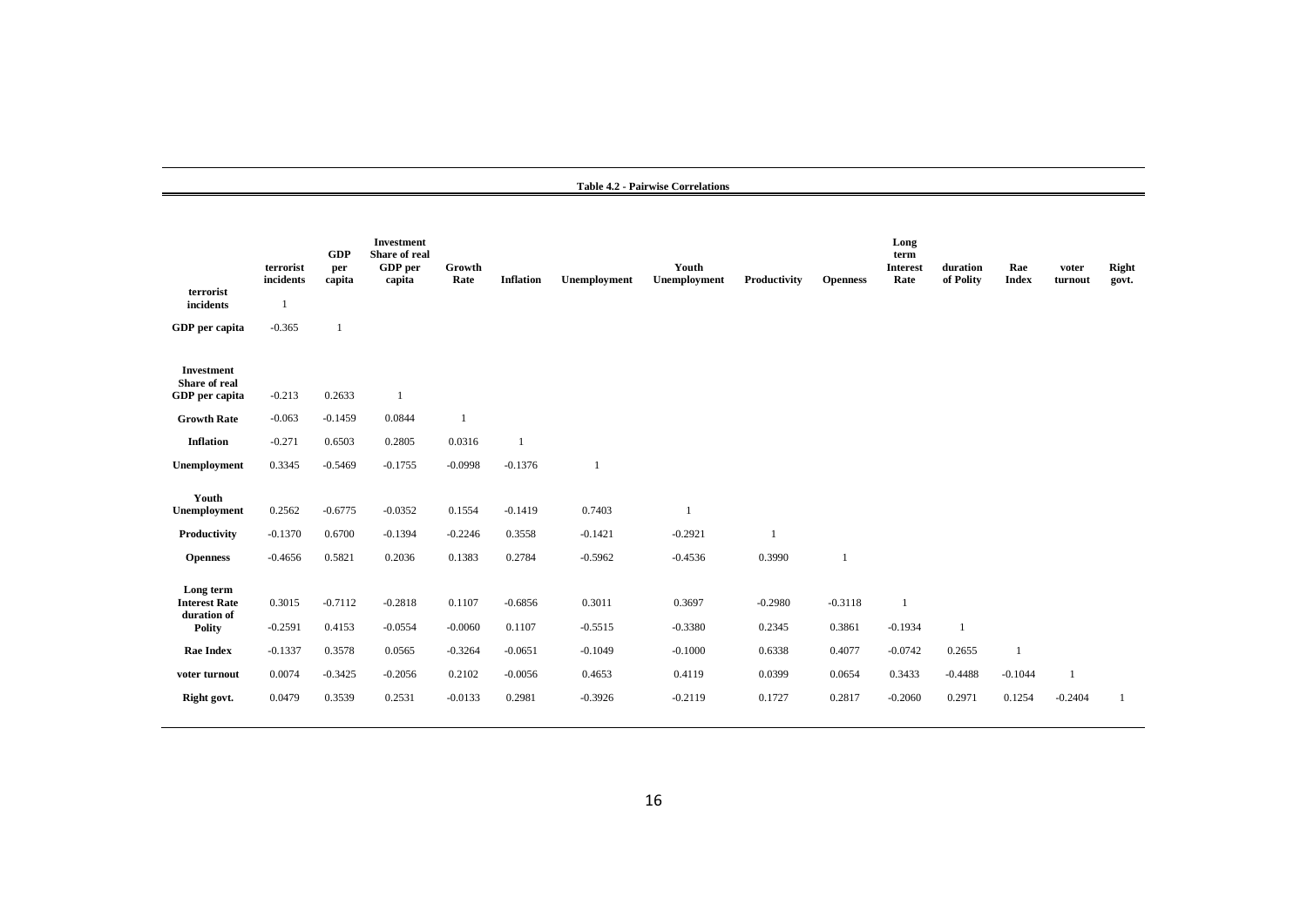### **5. Explaining the emergence of terrorist events: rival explanations?**

Hereafter, in this section we examine first the socio-economic determinants of terrorism. That is, this section is intended to explain the causes of emergence of terrorism. We analyze this by using the following panel data model:

$$
terr_{it} = \beta_0 + \beta_1 X_{it} + \beta_2 I_{it} + \varepsilon_{it}
$$

Where terr is the log of number terrorist incidents in country  $i = 1, \dots, 12$  at time  $t = 1994$ , ... 2007. X and I are respectively the set of economic and political variables which have been presented in the previous section and listed in table 3.1. The dependent variable is a count data, and therefore, the econometric specification is a panel negative binomial regression. The fixed effect estimator is applied. It is applied in order to capture factors that do not vary over time. That is, they can be very useful in ruling out long-run determinants of terrorist activity.

The results are presented in table 4.1. First of all, our results show a robust negative and statistically significant relationship between the structural economic conditions and the incidence of terrorism and political violence. The GDP per capita is negatively associated with the emergence of terrorism and political violence, and is robust using various specifications. The magnitude of the estimated coefficient is also relevant. For instance in the baseline specification of column 1, if GDP per capita increases by 1% the relative change in the expected number of terrorist incidents decreases by 3.5%. In columns 6 and 7 (once the political covariates have been added) the coefficients are even higher. That is, if GDP per capita increases by 1% the relative change in the expected number of terrorist incidents decreases by 5.5%. Moreover, in the other specifications coefficients for growth rate of real GDP per capita, labor productivity and degree of openness also confirm this result: (i) an increase by 1% of GDP growth rate is associated with a decrease of around 1.64% in the expected number of terrorist incidents; (ii) an increase of 1% of labor productivity is associated with a decrease of slightly less than 5%; (iii) an increase of 1% of degree of openness is associated with a decrease in the expected number of terrorist incidents which vary from 1% to 1.5% . That is, the first broad explanation which turns to be evident is that in western European countries the classical economic argument of opportunity cost seems to be confirmed. That is, the larger is the set of economic opportunities for an individual the lower is the likelihood or the willingness for him to be involved in a terrorist activity. In simpler words, the higher is the level of well-being the lower is the probability of terrorist activity in some territories. That is, these findings also support the *economic deprivation* argument.

However, second, there are some findings which, *ceteris paribus*, seem to confirm the hypothesis highlighted by *immiserizing modernization theory*. In columns 3,4 and 5 a robust association between the share of investments in real GDP per capita. More precisely, an increase of 1% in the investment share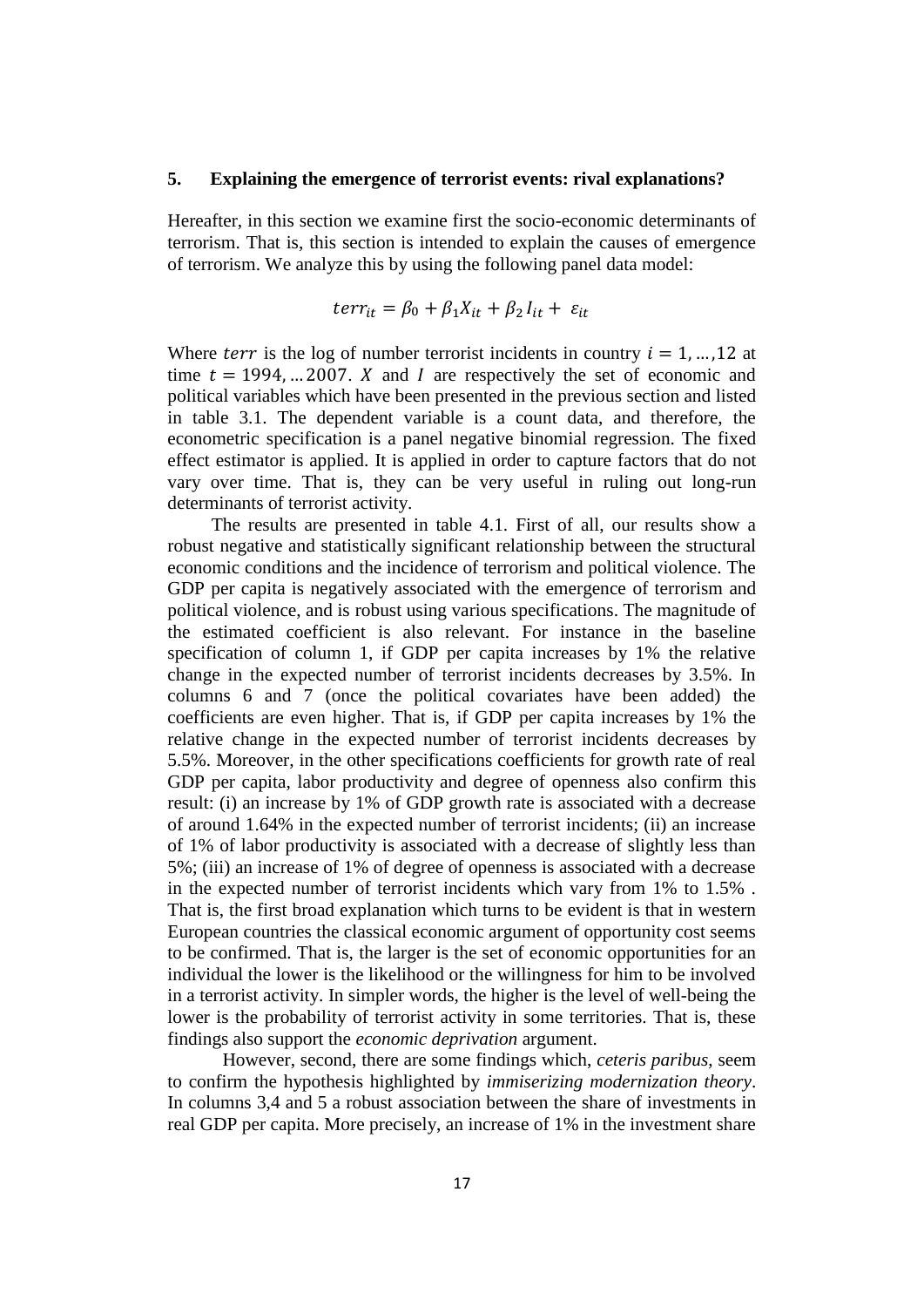in real GDP is associated with an increase of around 3% in the expected number of terrorist incidents. This suggests that another interpretation can be produced when considering future economic scenarios. In fact, the investment share captures somehow the future economic growth. That is, in simpler words, the higher is the investments share of real GDP per capita today, the higher is assumed to be the economic growth tomorrow. This is confirmed also by the negative association between the incidence of terrorism and the long-term interest rate which discourages current investments. In sum, expected future economic growth is associated with an increase in current terrorist activity. Put differently, individuals perceive that the economic environment is likely to change. This may trigger the feeling which would confirm the *immiserizing modernization* theory.

Eventually, this positive association between the changing economic environment and the incidence of terrorism and politically motivated violence is also confirmed when analyzing with the positive correlation with youth unemployment. In columns 4 and 5 of table 4, results show that an increase of 1 percent in youth unemployment translates into a .5 percent increase in terrorist activity. That is, frustration and poor expectations about future economic prosperity of youth also seem to fuel terrorist activity.

Third, with regard to political variables, the results highlight some peculiar factors. There is also a positive association between current fractionalization of electoral votes between parties and the incidence of terrorism. The electoral fractionalization is captured by means of the Rae index of electoral fractionalization as computed by Armingeon et al. (2009). That is, the higher is the index of electoral fractionalization, the higher is the number of terrorist incidents. The index of electoral fractionalization decreases in the concentration of electoral votes. The Rae index reaches its maximum only in the presence of an infinite number of equally supported parties. In simpler words, the higher is the current political fragmentation, the higher is the expected number of terrorist incidents. Moreover, the higher is the number of right-wing parties in percentage of total cabinet posts, the higher is the number of terrorist incidence. However, the latter results might be misleading at this stage because of simultaneity or also reverse causality. Other political variables as duration of polity and the rate of voter turnout do not show any significant relationship with the number of terrorist incidents.

To sum up, what can be highlighted is that economic deprivation and *immiserizing modernization* theories both hold for western European countries. In fact, it seems that when considering current economic activity the economic deprivation theory holds. Instead, the modernization theory seems to hold when agents take into account future economic trends.

| Table 4.1: Dependent Variable: Number of terrorist Incidents (Panel Negative Binomial Regression) |     |    |    |     |    |             |     |  |  |  |  |  |
|---------------------------------------------------------------------------------------------------|-----|----|----|-----|----|-------------|-----|--|--|--|--|--|
|                                                                                                   | FE. | FE | FE | FE. | FE | FE          | FE. |  |  |  |  |  |
|                                                                                                   |     |    |    |     |    | 2 3 4 5 6 7 |     |  |  |  |  |  |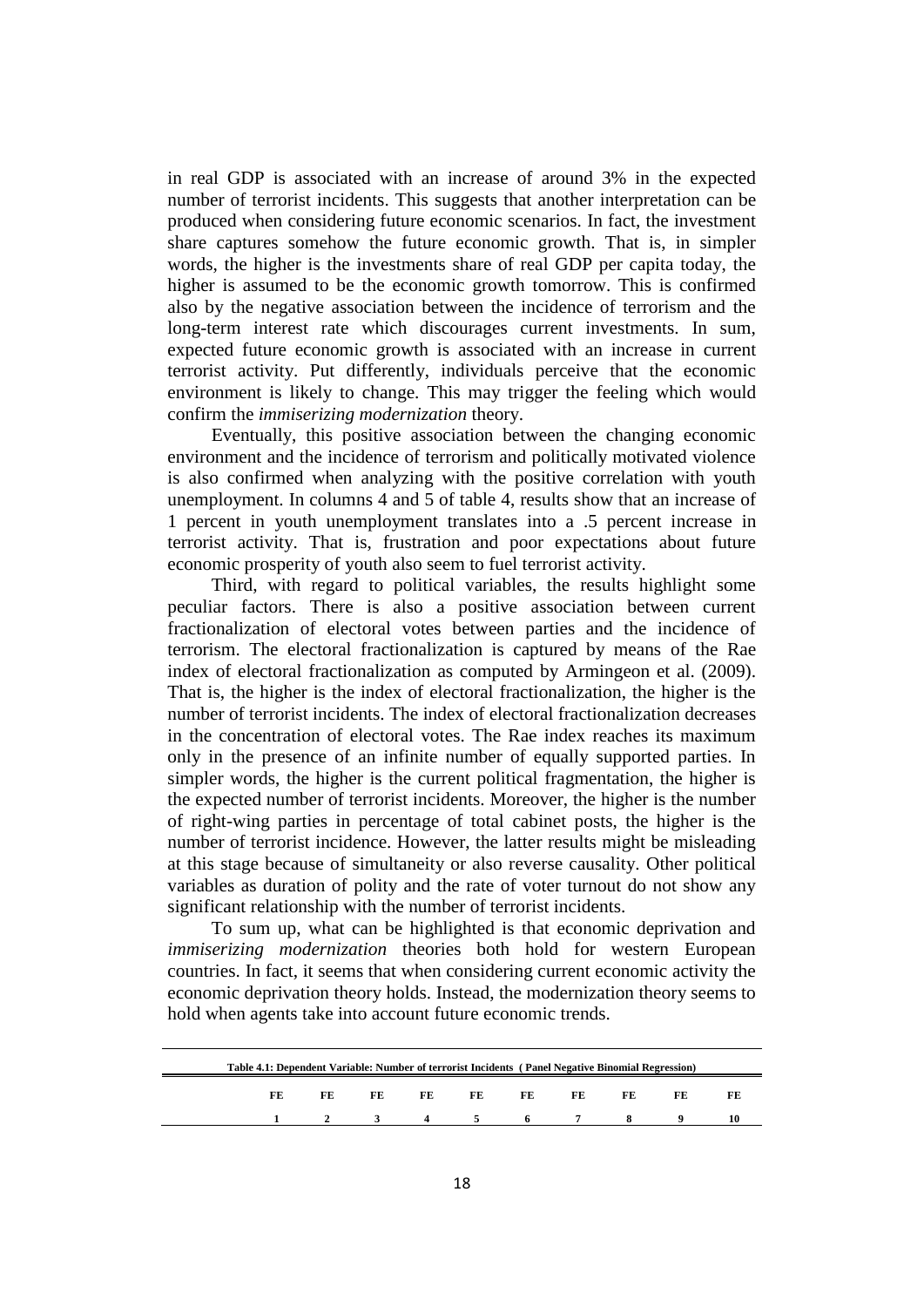| GDP per capita                                                                                                                                           | $-3.46***$ | $-2.56*$ |            |            |            | $-5.51***$ | $-5.54***$ |            |            |            |
|----------------------------------------------------------------------------------------------------------------------------------------------------------|------------|----------|------------|------------|------------|------------|------------|------------|------------|------------|
| Investment share<br>of real GDP per                                                                                                                      | (1.25)     | (1.504)  |            |            |            | (1.345)    | (1.82)     |            |            |            |
| capita                                                                                                                                                   |            |          | $3.06***$  | $2.64***$  | $2.69***$  |            |            | 1.43       | 1.32       |            |
|                                                                                                                                                          |            |          | (.98)      | (.977)     | (.881)     |            |            | (1.032)    | (.984)     |            |
| Growth Rate                                                                                                                                              |            |          | $-.128$    | $-.151$    |            |            |            | $-145*$    | $-164**$   | $-16*$     |
|                                                                                                                                                          |            |          | (.095)     | (.099)     |            |            |            | (.088)     | (.089)     | (.091)     |
| Inflation                                                                                                                                                | $-.002$    | $-.009$  | $-.076***$ | $-07***$   | $-.041***$ | $-.02$     | $-.018$    | $-05***$   | $-.047***$ | $-04**$    |
|                                                                                                                                                          | (.015)     | (.016)   | (.016)     | (.015)     | (.011)     | (.02)      | (.022)     | (.0187)    | (.018)     | (.016)     |
| Unemployment                                                                                                                                             | .10        |          | $-.022$    |            |            | $-60*$     |            | $-26$      |            |            |
|                                                                                                                                                          | (.265)     |          | (.320)     |            |            | (.356)     |            | (.384)     |            |            |
| Youth<br>Unemployment                                                                                                                                    |            | .389     |            | $.55***$   | $.50***$   |            | $-.02$     |            | .51        | .44        |
|                                                                                                                                                          |            | (.341)   |            | (.30)      | (.281)     |            | (.402)     |            | (.33)      | (.311)     |
| Productivity                                                                                                                                             |            |          |            |            | $-1.75***$ |            |            | $-4.90***$ | $-4.79***$ | $-4.93***$ |
|                                                                                                                                                          |            |          |            |            | (.704)     |            |            | (1.066)    | (1.036)    | (.984)     |
| Openess                                                                                                                                                  | $-.57$     | $-.55$   | $-1.46***$ | $-1.09***$ | $-.69$     | $-1.14**$  | $-.73$     | $-1.47***$ | $-.89$     | $-1.12**$  |
|                                                                                                                                                          | (.484)     | (.477)   | (.467)     | (.462)     | (.471)     | (.60)      | (.564)     | (.591)     | (.596)     | (.505)     |
| Long-term<br>interest rate                                                                                                                               |            |          | $-.038$    | $-.06$     |            | $-12**$    | $-13**$    | $-.097$    | $-.10*$    | $-12**$    |
|                                                                                                                                                          |            |          | (.54)      | (.053)     |            | (.066)     | (.063)     | (.061)     | (.58)      | (.058)     |
| Duration of<br>Polity                                                                                                                                    |            |          |            |            |            | $-.241$    | $-.051$    | $-.021$    | .014       |            |
|                                                                                                                                                          |            |          |            |            |            | (.265)     | (.235)     | (.274)     | (.263)     |            |
| Rae index of<br>electoral                                                                                                                                |            |          |            |            |            |            |            |            |            |            |
| fractionalization                                                                                                                                        |            |          |            |            |            | $.05***$   | $.046**$   | $.083***$  | $.076***$  | $.086***$  |
|                                                                                                                                                          |            |          |            |            |            | (.022)     | (.025)     | (.029)     | (.028)     | (.027)     |
| Voter Turnout                                                                                                                                            |            |          |            |            |            | $-.02$     | $-.44$     | .083       | $-.915$    |            |
|                                                                                                                                                          |            |          |            |            |            | (1.156)    | (1.112)    | (1.4127)   | (1.395)    |            |
| Right govt %                                                                                                                                             |            |          |            |            |            | $.007***$  | $.007***$  | $.007***$  | $.008***$  | $.007***$  |
|                                                                                                                                                          |            |          |            |            |            | (.0025)    | (.003)     | (.003)     | (.0028)    | (.002)     |
| Const                                                                                                                                                    | 37.79***   | 28.33**  | 4.18       | 2.18       | 2.73       | 62.28***   | 60.86      | $17.34***$ | $17.42***$ | 17.78***   |
|                                                                                                                                                          | (10.99)    | (13.98)  | (3.76)     | (3.79)     | (3.37)     | (13.83)    | (17.98)    | (7.48)     | (7.322)    | (3.47)     |
|                                                                                                                                                          |            |          |            |            |            |            |            |            |            |            |
| Obs                                                                                                                                                      | 168        | 168      | 155        | 155        | 168        | 164        | 164        |            |            | 155        |
| Groups                                                                                                                                                   | 12         | 12       | 12         | 12         | 12         | 12         | 12         | 12         | 12         | 12         |
| <b>Log Likelihood</b>                                                                                                                                    | -415.34    | -414.774 | $-371.60$  | -369.93    | $-407.142$ | $-388.17$  | -389.57    | -359.03    | -358.07    | -359.184   |
| Notes: *** significant at 1%, ** significant al 5%, * significant at 10%. For sake of readability statistically significant coefficients are<br>in bold. |            |          |            |            |            |            |            |            |            |            |

# **6. Explaining brutality of terrorist events**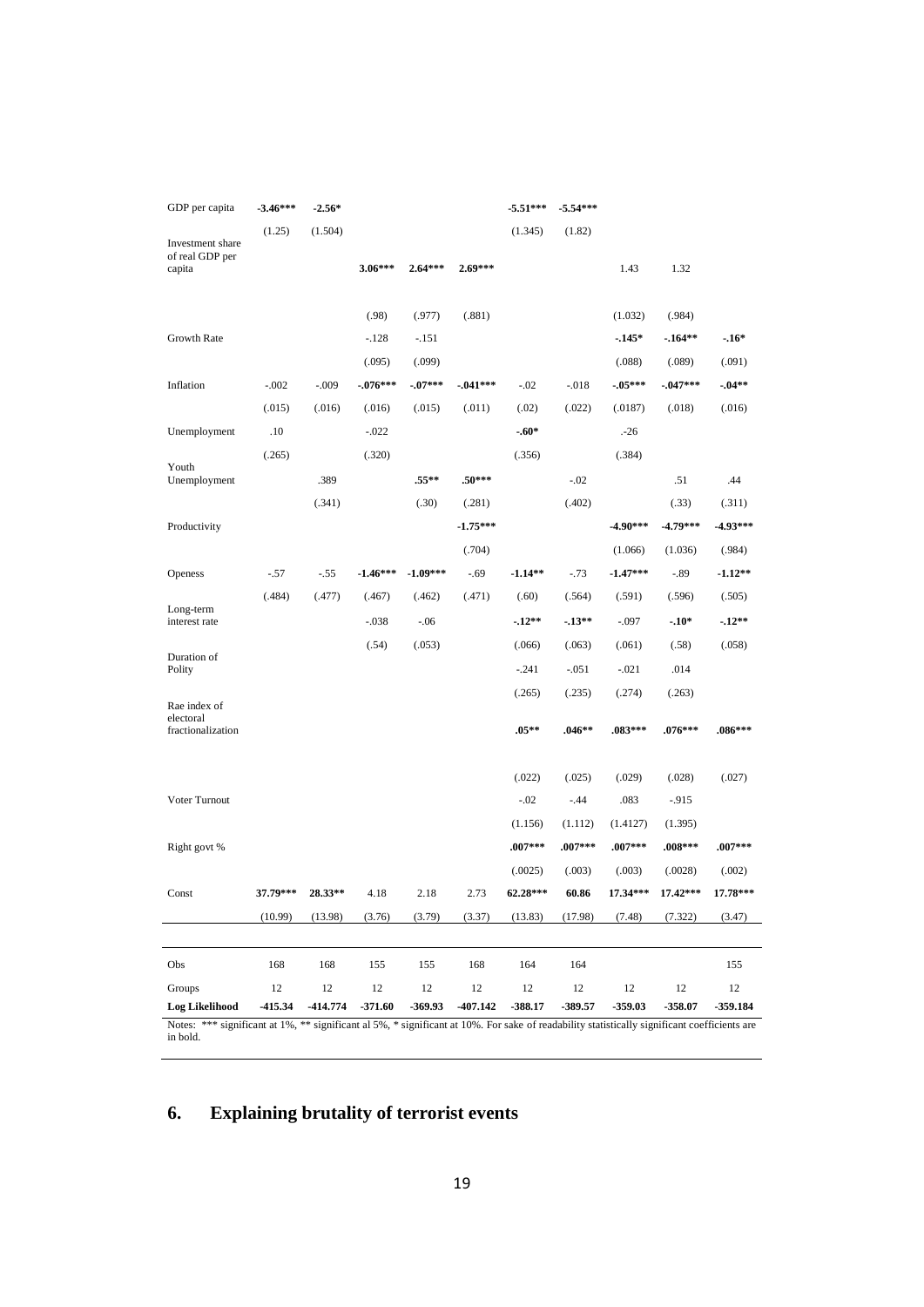In this section, we analyze the second hypothesis of our paper. That is, whether or not is it possible to infer some economic determinants for terrorist productivity, namely terrorist brutality. The following model is intended to explain the brutality of terrorist activities.

$$
vict_{it} = \beta_0 + \beta_1 X_{it} + \beta_2 I_{it} + \varepsilon_{it}
$$

The dependent variable *vict* which has been assumed to proxy the brutality of terrorists is the log of the number of victims of actual incidents. The number of victims is computed as the sum of injured and dead people in country  $i = 1, \dots, 12$  at time  $t = 1994, \dots, 2007$ . All incidents are ordered by date within the same year. Needless to say, the number of incidents differ widely across years. However, it must be noted that in our sample the great majority of incidents present zero victims (2068 out of 2696). Even on this case a negative binomial regression has been applied. Table 5.1 reports the results of regressions which are intended to explain the brutality of terrorism.

|                                            | Table 5.1: Dependent Variable: Number of victims per incident (Panel Negative Binomial Regression) |                  |            |            |            |            |                |            |            |            |  |  |
|--------------------------------------------|----------------------------------------------------------------------------------------------------|------------------|------------|------------|------------|------------|----------------|------------|------------|------------|--|--|
|                                            | FE                                                                                                 | FE               | FE         | FE         | FE         | FE         | FE             | FE         | FE         | FE         |  |  |
|                                            | $\mathbf{1}$                                                                                       | $\boldsymbol{2}$ | 3          | 4          | 5          | 6          | $\overline{7}$ | 8          | 9          | 10         |  |  |
|                                            |                                                                                                    |                  |            |            |            |            |                |            |            |            |  |  |
| GDP per capita                             | .313                                                                                               | $3.41***$        |            |            |            |            | 1.61           | $3.68***$  |            |            |  |  |
|                                            | (.818)                                                                                             | (.716)           |            |            |            |            | (1.08)         | (.880)     |            |            |  |  |
|                                            |                                                                                                    |                  |            |            |            |            |                |            |            |            |  |  |
| Investment share of real<br>GDP per capita |                                                                                                    |                  | $-1.60***$ | $-2.43***$ | $-1.39***$ | $-2.27***$ |                |            | $-.522$    | $-1.64***$ |  |  |
| Growth Rate of real GDP                    |                                                                                                    |                  | (.372)     | (.292)     | (.396)     | (.317)     |                |            | (.654)     | (.579)     |  |  |
| per capita                                 |                                                                                                    |                  | .336***    | .319***    | $.377***$  | .355***    |                |            | $.204**$   | $.17*$     |  |  |
|                                            |                                                                                                    |                  | (.069)     | (.068)     | (.075)     | (.074)     |                |            | (.107)     | (.105)     |  |  |
| Inflation                                  | $-3.60***$                                                                                         | $-5.70***$       | $-2.13***$ | $-1.28*$   | $-2.86***$ | $-1.86**$  | $-5.33***$     | $-6.88***$ | $-4.21***$ | $-3.09***$ |  |  |
|                                            | (1.094)                                                                                            | (1.091)          | (.813)     | (.786)     | (.958)     | (.913)     | (1.41)         | (1.37)     | (1.191)    | (1.146)    |  |  |
| Unemployment                               | $-958***$                                                                                          | $-.100$          | $-.604***$ |            | $-618***$  |            | $.53***$       |            | $.656***$  |            |  |  |
|                                            | (.141)                                                                                             | (.086)           | (.159)     |            | (.159)     |            | (.181)         |            | (.1807)    |            |  |  |
|                                            |                                                                                                    |                  |            |            |            |            |                |            |            |            |  |  |
| Youth Unemployment                         |                                                                                                    |                  |            | $-.10$     |            | $-.101$    |                | .016       |            | $-.021$    |  |  |
|                                            |                                                                                                    |                  |            | (.088)     |            | (.087)     |                | (.092)     |            | (.0921)    |  |  |
| Productivity                               |                                                                                                    |                  |            |            | .617       | .526       |                |            | .739       | .656       |  |  |
|                                            |                                                                                                    |                  |            |            | (.405)     | (.403)     |                |            | (.542)     | (.541)     |  |  |
| Openess                                    |                                                                                                    |                  |            | $1.17***$  | .511       | $1.16***$  |                |            | .229       | $1.10***$  |  |  |
|                                            |                                                                                                    |                  |            | (.285)     | (.352)     | (.284)     |                |            | (.456)     | (.365)     |  |  |
| <b>Duration of Polity</b>                  |                                                                                                    |                  |            |            |            |            | $.32***$       | .415***    | $.17*$     | .152       |  |  |
|                                            |                                                                                                    |                  |            |            |            |            | (.063)         | (.055)     | (.100)     | (.104)     |  |  |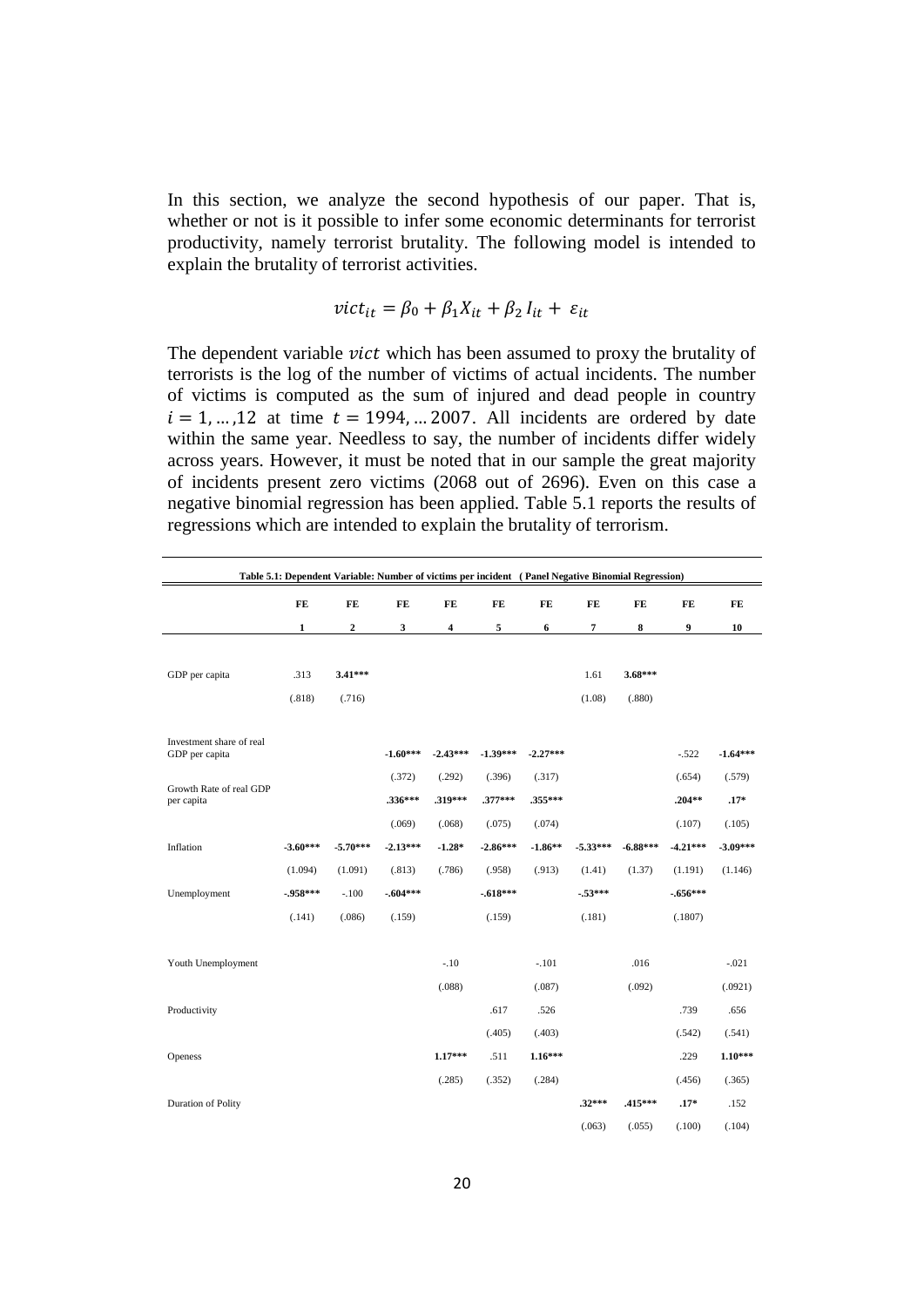| Rae index of electoral<br>fractionalization                                                                                                           |            |             |            |            |            |            | .000       | .001       | .001       | .001       |
|-------------------------------------------------------------------------------------------------------------------------------------------------------|------------|-------------|------------|------------|------------|------------|------------|------------|------------|------------|
|                                                                                                                                                       |            |             |            |            |            |            | (.009)     | (.009)     | (.009)     | (.009)     |
| const                                                                                                                                                 | $13.06***$ | $-10.53***$ | $11.51***$ | $6.79***$  | 12.28***   | $7.25***$  | 5.77       | $-9.79**$  | 15.97***   | $10.00***$ |
|                                                                                                                                                       | (5.31)     | (4.23)      | (3.204)    | (2.97)     | (3.31)     | (3.03)     | (6.94)     | (4.85)     | (4.00)     | (3.647)    |
|                                                                                                                                                       |            |             |            |            |            |            |            |            |            |            |
| Obs                                                                                                                                                   | 2579       | 2579        | 2665       | 2666       | 2665       | 2666       | 1860       | 1860       | 1897       | 1897       |
| Groups                                                                                                                                                | 12         | 12          | 12         | 12         | 12         | 12         | 12         | 12         | 12         | 12         |
| Log Likelihood                                                                                                                                        | $-2599.63$ |             | $-2605.15$ | $-2612.08$ | $-2603.99$ | $-2611.22$ | $-2046.09$ | $-2050.32$ | $-2054.69$ | $-2061.40$ |
| Notes: *** significant at 1%, ** significant al 5%, * significant at 10%. For sake of readability statistically significant coefficients are in bold. |            |             |            |            |            |            |            |            |            |            |

The first important result is that the number of victims is increasing in GDP per capita as well as in the growth rate of GDP per capita. In particular, in columns 2 and 8, a 1 percent increase in GDP per capita is associated with an increase of around 3.5 percent in the expected number of victims. In columns 3-6, the growth rate of real GDP per capita is positively and significantly associated with the number of victims. In particular, a 1 percent increase in growth rate translates into a .3-.4 percent increase in the number of victims. The positive association between terrorist brutality and GDP per capita may reflect the productivity argument. That is, terrorists in high-income countries are supposed to be terrorists able to carry out bloody attacks. In other words, in high-income countries as western European countries, terrorists can be assumed to be highly "productive". All the variables which contribute to current economic growth present coefficients in line with this point. In sum, brutality of terrorists is expected to be higher in the presence of higher economic development. This is in line with the productivity argument.

Brutality of terrorists is also positively associated with the duration of polity. This suggests that in the presence of a durable and persistent polity, terrorists are likely to be more brutal in order to gain more attention and support from population. This is also partly confirmed by the positive relationship between the degree of openness and the brutality of terrorist incidents. At the same time, the negative association with the investment share of GDP per capita is probably explained along the line of a reverse causality. That is, it would be predictable that investments decrease in brutality of terrorism.

# **7. Conclusions**

The goal of this paper was twofold: First, to empirically investigate the economic and socio-political causes of the number of terrorist attacks and second, to explain political violence and terrorist brutality (number of people killed) again with economic and non-economic variables for 12 countries of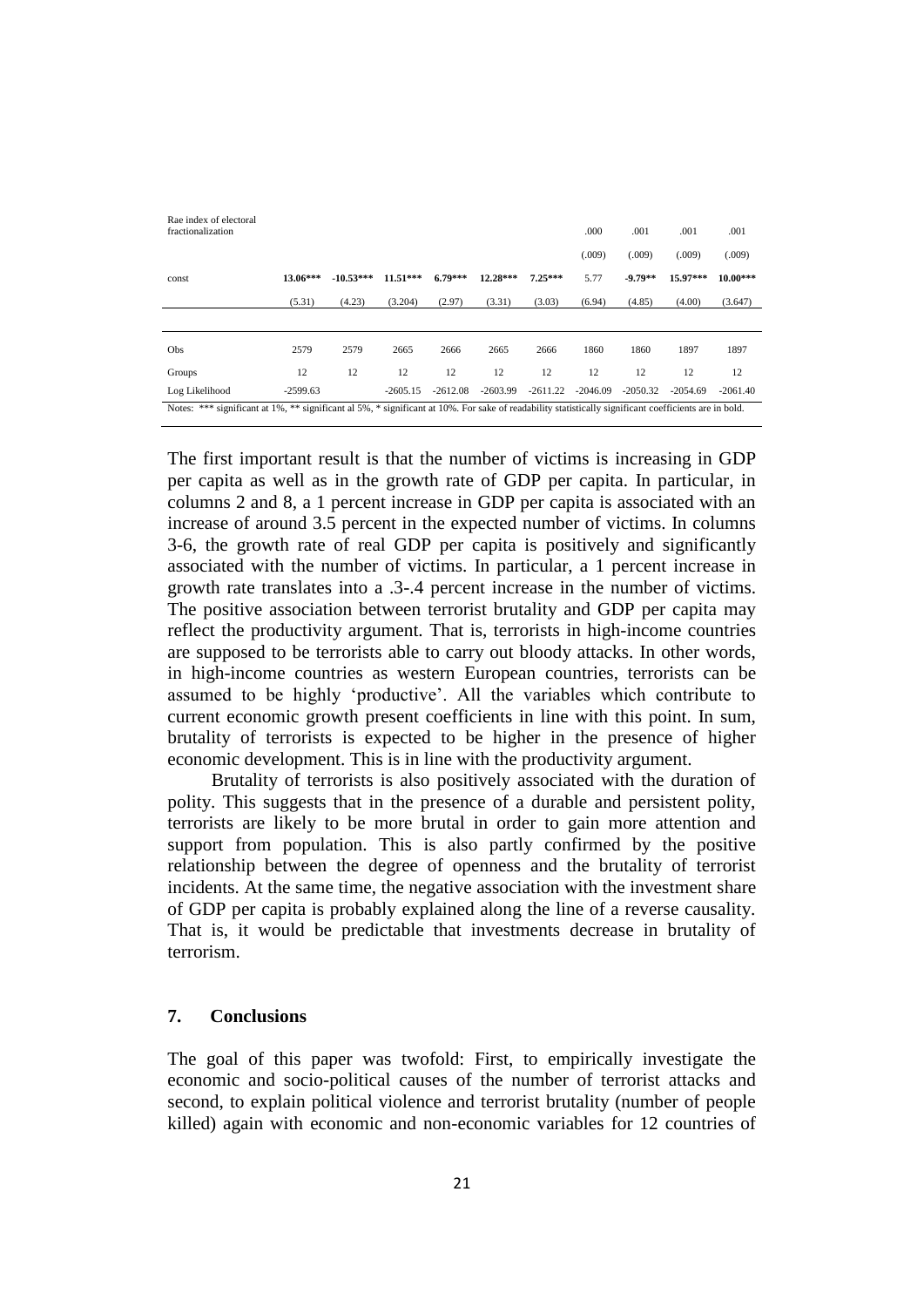Western Europe over 1994 to 2007. As usual the econometric/empirical results of this panel estimation are mixed.

First, our results clearly demonstrate that in Western European countries the classical economic argument of opportunity cost can be confirmed; i.e. the larger the set of economic opportunities for an individual, the lower the likelihood or the willingness for her/him to be involved in terrorist activities. Put differently, it can be stated that the larger is the set of economic opportunities for an individual, *ceteris paribus*, the lower must be her or his involvement in unproductive (or even destructive) activities. However, as we noted earlier, the opportunity cost argument can take different shapes. In fact, it can support both *immiserizing modernization* theory and *economic deprivation* theory. In particular, it has been argued that the first captures a perception of opportunity cost which takes shape while considering future economic (and non-economic) rewards and their expected difference with desired payoffs. Eventually, the latter argument is based upon an opportunity cost which takes into account past economic opportunities and rewards. That is, at a certain point in time, individuals evaluate the current set of actual economic payoffs so evaluating whether or not they increased their own utility. Briefly, the *immiserizing modernization* argument is structured around the concept of future opportunity cost whereas the *economic deprivation* theory is structured around the concept of current opportunity cost. Eventually, a novelty we would claim for this work is that we explicitly take into account both in relation with terrorism and political violence.

Empirical results are mixed. In the baseline specification, if GDP per capita increases by 1% the relative change in the expected number of terrorist incidents decreases by 3.5%. Once the political covariates have been added the coefficients are even higher. That is, if GDP per capita increases by 1% the relative change in the expected number of terrorist incidents decreases by 5.5%. These findings support the economic deprivation argument. However and second, as well as in line with *immiserizing modernization* theory, expected future economic growth is positively associated with an increase in current terrorist activities. More precisely, an increase of 1% in the investment share in real GDP is associated with an increase of around 3% in the expected number of terrorist incidents. This is confirmed also by the negative association between the incidence of terrorism and the long-term interest rate which discourages current investments. Eventually, this positive association between the changing economic environment and the incidence of terrorism and politically motivated violence is also confirmed when analyzing the positive correlation with youth unemployment. Findings show that an increase of 1 percent in youth unemployment translates into a .5 percent increase in terrorist activity. That is, frustration and poor expectations about future economic scenarios also can fuel terrorist activity.

Third, our econometric findings demonstrate that terrorist brutality (measured in victims per accident) is explained following the productivity argument; i.e. the number of terrorist causalities is positively associated with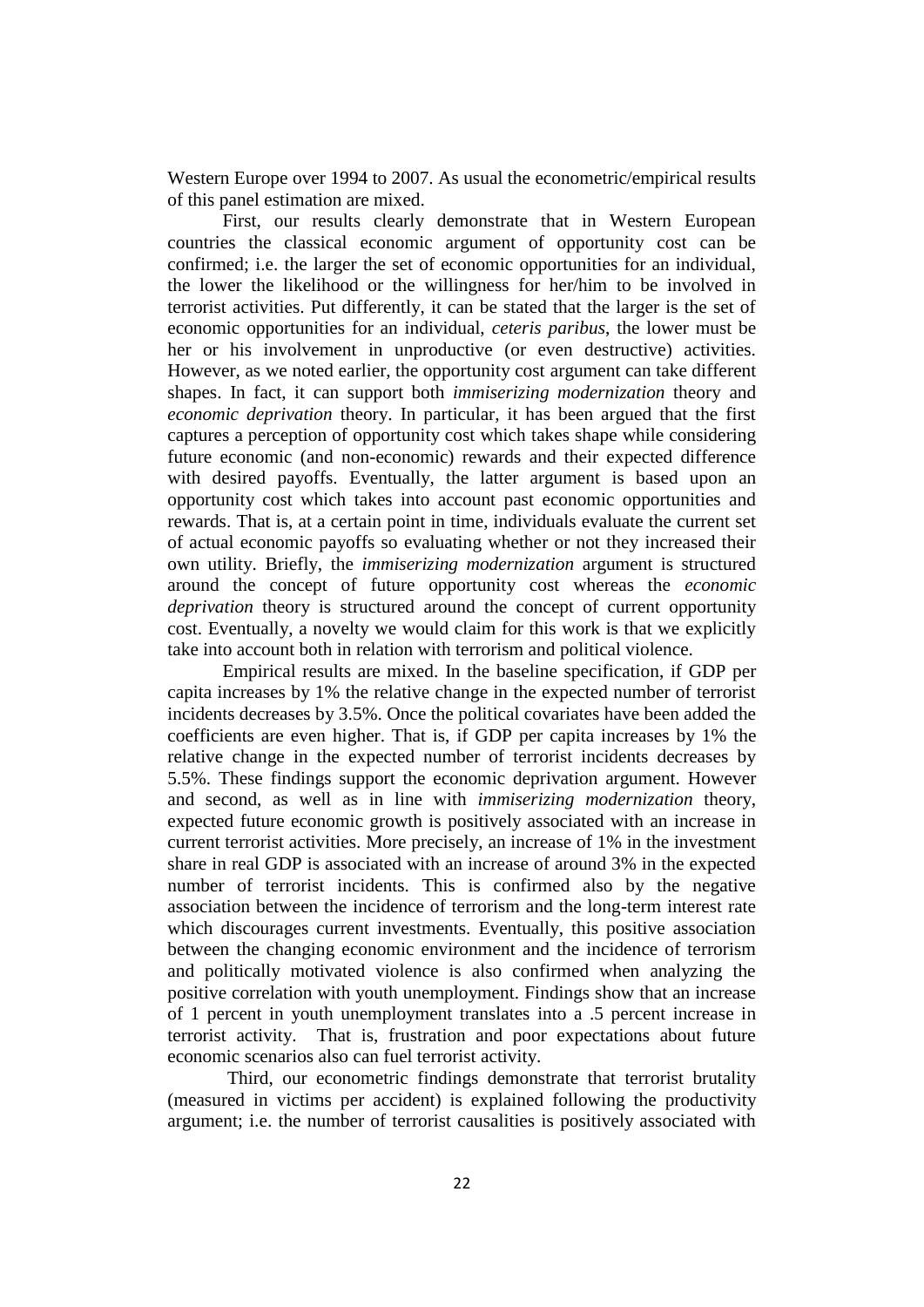red GDP per capita. Brutality of terrorists is also associated with the duration of polity; i.e. measuring that in the presence of a durable and persistent polity, terrorists are likely to be more brutal in order to gain more attention.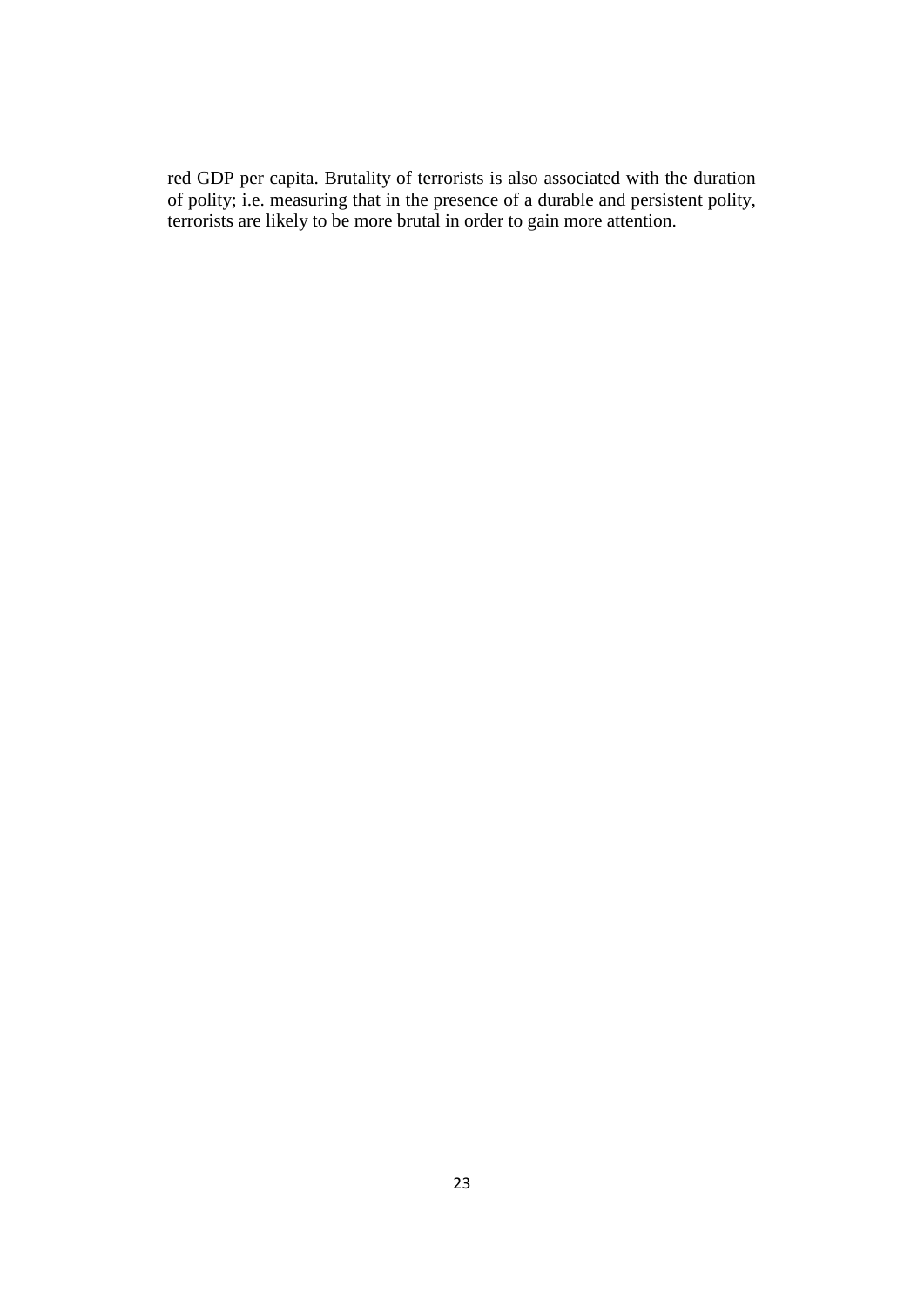## **8. References**

- ABADIE A., 2006. Poverty, Political Freedom and the Roots of Terrorism, *The American Economic Review*, *Papers and Proceedings*, vol.96, n.2, 50- 56.
- ALESINA A., PEROTTI R., (1996), Income Distribution, Political Instability, and Investment, *European Economic Review*, vol. 40, n.6, pp. 1203–1228.
- ARMINGEON K., POTOLIDIS P., GERBER M., LEIMGRUBER P., Comparative Political Dataset I 1960-2007.
- BENMELECH E., BERREBI C., (2007), Human Capital and the Productivity of Suicide Bombers, *Journal of Economic Perspectives*, vol.21, n.3, 223- 238.
- BERREBI, C., (2007), Evidence about the Link Between Education, Poverty and Terrorism among Palestinians, *Peace Economics, Peace Science and Public Policy*, vol. 13, n.1, article 2, [http://www.bepress.com/peps/vol13/iss1/2.](http://www.bepress.com/peps/vol13/iss1/2)
- BLOMBERG S.B., HESS G. D., WEERAPANA A., 2004. Economic Conditions and terrorism, *European Journal of Political Economy,* vol. 20, n.2, pp. 463- 478.
- BOHLKEN A.T., SERGENTI E.J., (2010), Economic Growth and ethnic violence: An empirical investigation of Hindu-Muslim Riots in India, *Journal of Peace Research*, vol. 47, n.5, pp. 589-600
- BRUSH S.G., (1996), Dynamics of Theory Change in the Social Sciences, *The Journal of Conflict Resolution*, vol.40, n.4, pp. 523-545
- BUENO DE MESQUITA, E. (2005), The Quality of Terror, *The American Journal of Political Science***,** vol. 49**,** n. 3, pp.515-530.
- BURGOON, B. (2006), On welfare and terror: Social welfare policies and political-economic roots of terrorism, *The Journal of Conflict Resolution*, vol. 50, pp. 176-203.
- CARUSO R., SCHNEIDER F., (2010) Al Qaeda and Jihadist Terrorism in the light of contest theory: a theoretical note and empirical evidence over the period 2002-2007. working paper.
- CRENSHAW M., (1981), The Causes of Terrorism, *Comparative Politics*, vol. 13, n.4, pp. 379-399.
- DRAKOS K., GOFAS A., (2006), The Devil You know but are afraid to Face: Underreporting Bias and its distorting Effects on the Study of Terrorism, *The Journal of Conflict Resolution*, vol. 50, n. 5, pp. 714-735.
- DUTT P., MITRA D., (2008), Inequality and the Instability of Polity and Policy, *The Economic Journal*, vol. 118, n.531, pp. 1285-1314
- ENDERS, W. AND T. SANDLER (2006). The political economy of terrorism. Cambridge, Cambridge University Press.
- FIELDING D., SHORTLAND A., (2010), An Eye for an Eye, a Tooth for a Tooth, Political Violence and Counter-Insurgency in Egypt, *The Journal of Peace Research,* vol. 47, n.4, pp. 433-447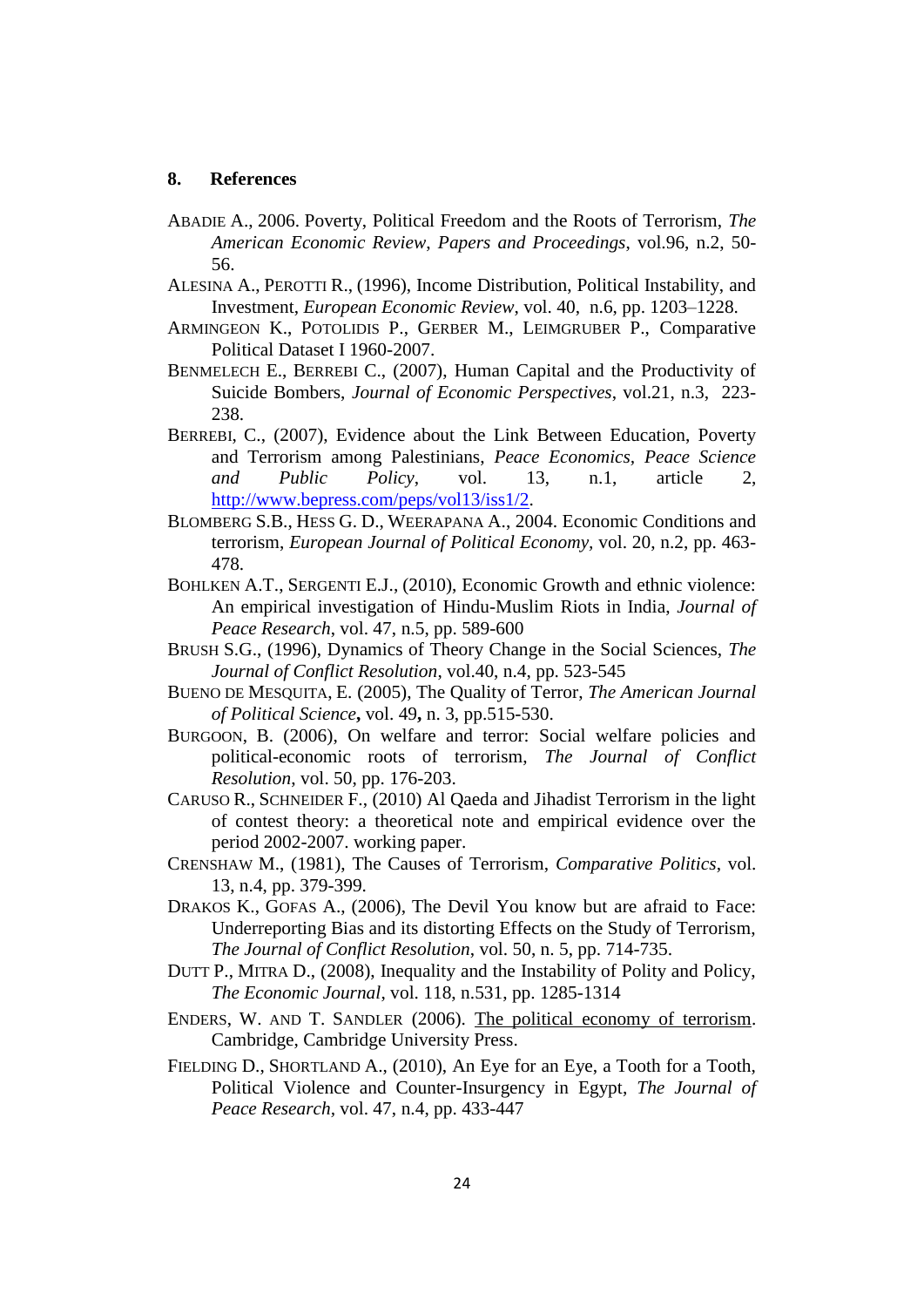- FREYTAG A., KRUGER J.J., SCHNEIDER F., 2008. The Origins of Terrorism, Cross Country Estimates on socio economic determinants of terrorism, paper presented at the second NEAT workshop, Bruxelles, September 2008.
- GURR T., (1970a), *Why Men Rebel*. Princeton University Press, Princeton.
- GURR T., (1970b), Sources of Rebellion in western Societies: Some Quantitative Evidence, *Annals of the American Academy of Political and Social Science*, vol. 391, pp. 128-144.
- GURR T. R., (1968), Psychological Factors in Civil Violence, *World Politics*, vol. 20, n. 2, pp. 245-278
- KOCH M.T., CRANMER S., (2007), Testing the "Dick Cheney" Hypothesis: Do Goverments of the Left Attract More Terrorism than Governments of the Right?, *Conflict Management and Peace Science*, vol. 24, n.4, pp. 311- 326
- KRUEGER A.B., What makes a homegrown terrorist? Human capital and participation in domestic Islamic terrorist groups in the U.S.A., *Economic Letters*, n. 101, pp.293-296
- KURRILD-KLITGAARD P., JUSTESEN M.K., KLEMMENSEN R., (2006), The Political economy of freedom, democracy and transnational terrorism, *Public Choice*, n.128, pp.289-315.
- KUZNETS S., (1955), Economic Growth and Income Inequality, *The American Economic Review*, vol. 45, n.1, pp. 1-28
- LENIN W.I., (1902), What is to be done?, http://marxists.org/archive/lenin/works/1901/witbd/index.htm.
- LIPSET S.M., (1959), Some Social Requisites of Democracy: Economic Development and Political Legitimacy, *The American Political Science Review*, vol. 53, n.1, pp. 69-105
- MULLER E.N., WEEDE E., (1990), Cross-national variation in Political Violence: A Rational Action Approach, *The Journal of Conflict Resolution*, vol. 34, n.4, pp. 624-651
- MURSHED S.M., GATES S., (2005), Spatial-Horizontal Inequality and the Maoist Insurgency in Nepal, *Review of Development Economics*, vol. 9, n.1, pp. 121-134
- OLSON M., (1963), Rapid Growth as a Destabilizing Force, *The Journal of Economic History*, vol. 23, n.4, pp. 529-552
- OYEFUSI A., (2010), Oil, Youths, and Civil Unrest in Nigeria"s Delta, *Conflict Management and Peace Science,* vol. 27, n.4, pp.326-346.
- O"HIGGINS N.,(1998),The Challenge of Youth Unemployement, Employement and Training Papers, ILO, Geneva.
- PARK, K.H., (1996), Income Inequality and Economic Progress: An empirical test of the Institutionalist Approach, *American Journal of Economics and Sociology*, vol.55, n.1, pp.87-97